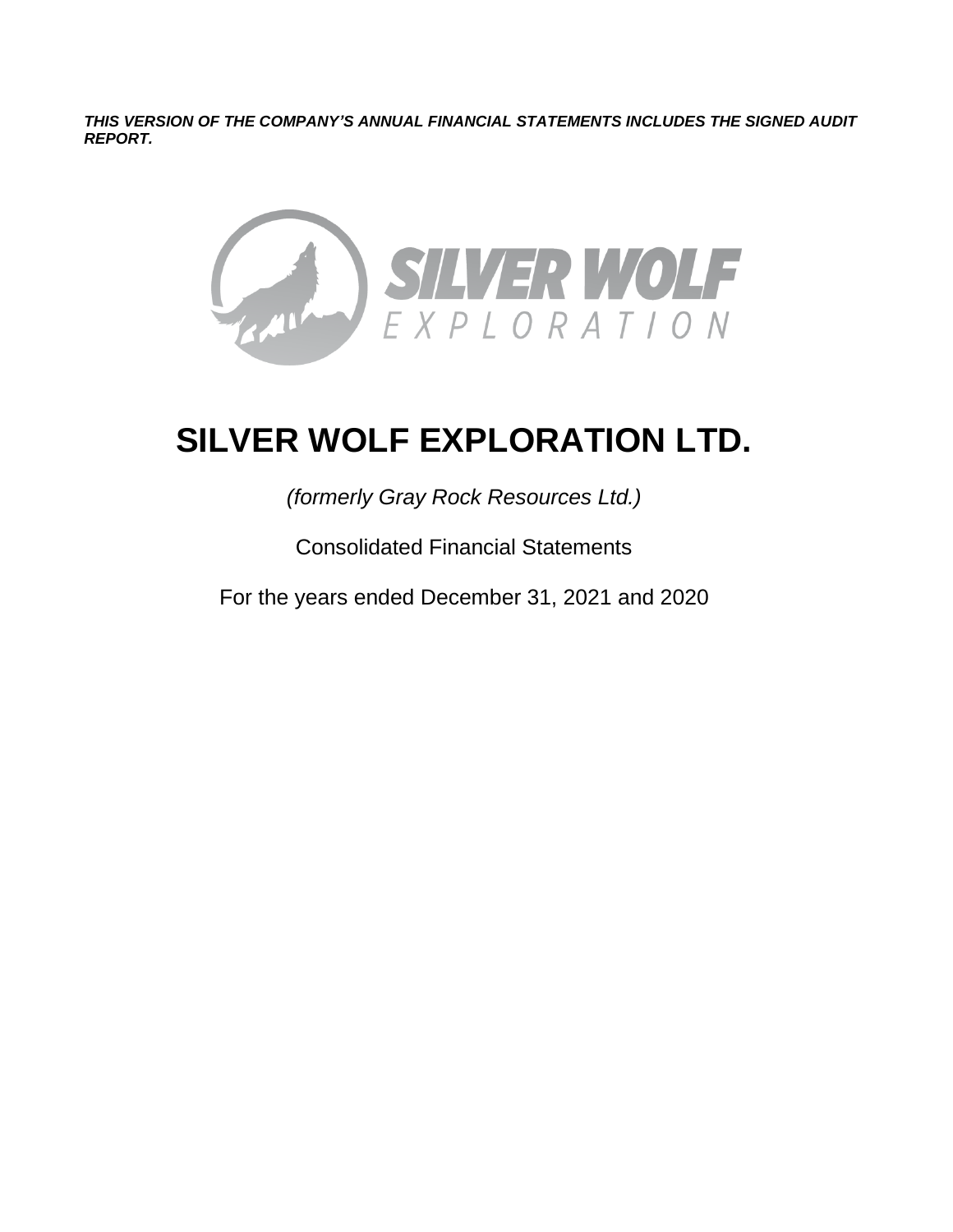# **MANAGEMENT'S RESPONSIBILITY FOR FINANCIAL REPORTING**

The consolidated financial statements of Silver Wolf Exploration Ltd. (the "Company") are the responsibility of the Company's management. The consolidated financial statements are prepared in accordance with International Financial Reporting Standards as issued by the International Accounting Standards Board, and reflect management's best estimates and judgment based on information currently available.

Management has developed and is maintaining a system of internal controls to ensure that the Company's assets are safeguarded, transactions are authorized and properly recorded and financial information is reliable.

The Board of Directors is responsible for ensuring management fulfills its responsibilities and reviews the results of the audit and the annual consolidated financial statements prior to their approval.

The consolidated financial statements as at December 31, 2021 and 2020, and for the years then ended, have been audited by Manning Elliott LLP, an independent registered public accounting firm, and their report outlines the scope of their examination, and gives their opinion on the consolidated financial statements.

*"David Wolfin" "Nathan Harte"*

David Wolfin Nathan Harte, CPA Chief Executive Officer<br>
April 21, 2022<br>
April 21, 2022 April 21, 2022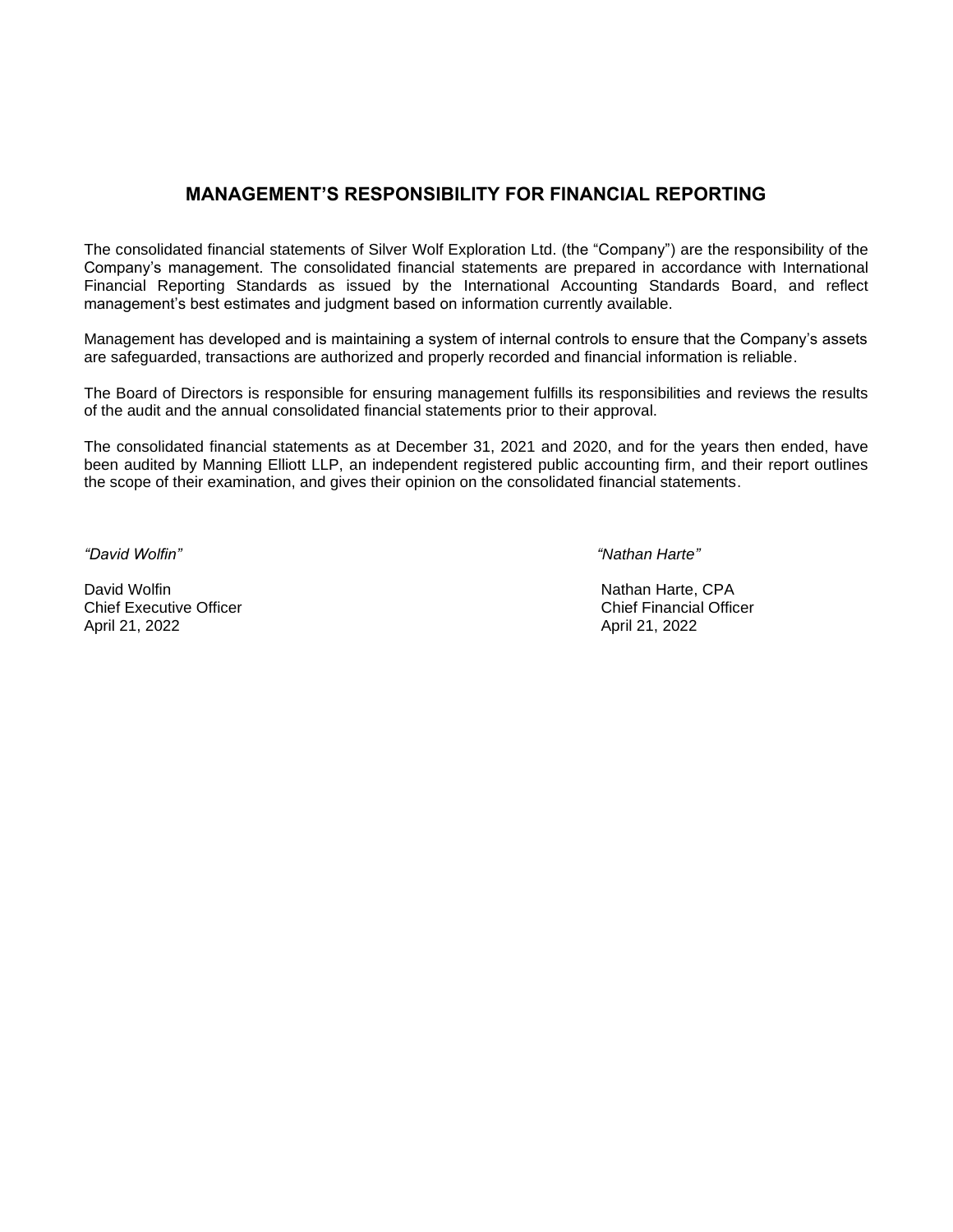

17th floor, 1030 West Georgia St., Vancouver, BC, Canada V6E 2Y3 Tel: 604.714.3600 Fax: 604.714.3669 Web: manningelliott.com

# **INDEPENDENT AUDITORS' REPORT**

To the Shareholders and Directors of Silver Wolf Exploration Ltd.

# **Opinion**

We have audited the consolidated financial statements of Silver Wolf Exploration Ltd. and its subsidiary (the "Company") which comprise the consolidated statement of financial position as at December 31, 2021 and 2020, and the consolidated statements of comprehensive loss, changes in equity and cash flows for the years then ended, and the related notes comprising a summary of significant accounting policies and other explanatory information.

In our opinion, the accompanying consolidated financial statements present fairly, in all material respects, the financial position of the Company as at December 31, 2021 and 2020, and its financial performance and its cash flows for the years then ended in accordance with International Financial Reporting Standards as issued by the International Accounting Standards Board.

#### **Basis for Opinion**

We conducted our audit in accordance with Canadian generally accepted auditing standards. Our responsibilities under those standards are further described in the *Auditors' Responsibilities for the Audit of the Consolidated Financial Statements* section of our report. We are independent of the Company in accordance with the ethical requirements that are relevant to our audit of the consolidated financial statements in Canada, and we have fulfilled our other ethical responsibilities in accordance with these requirements. We believe that the audit evidence we have obtained is sufficient and appropriate to provide a basis for our opinion.

# **Emphasis of Matter - Material Uncertainty Related to Going Concern**

We draw attention to Note 1 of the accompanying consolidated financial statements, which describes matters and conditions that indicate the existence of a material uncertainty that may cast significant doubt about the Company's ability to continue as a going concern. Our opinion is not modified in respect of this matter.

# **Other Information**

Management is responsible for the other information, which comprises the information included in the Company's Management Discussion & Analysis to be filed with the relevant Canadian securities commissions.

Our opinion on the consolidated financial statements does not cover the other information and we do not express any form of assurance conclusion thereon.

In connection with our audit of the consolidated financial statements, our responsibility is to read the other information identified above and, in doing so, consider whether the other information is materially inconsistent with the consolidated financial statements or our knowledge obtained in the audit or otherwise appears to be materially misstated.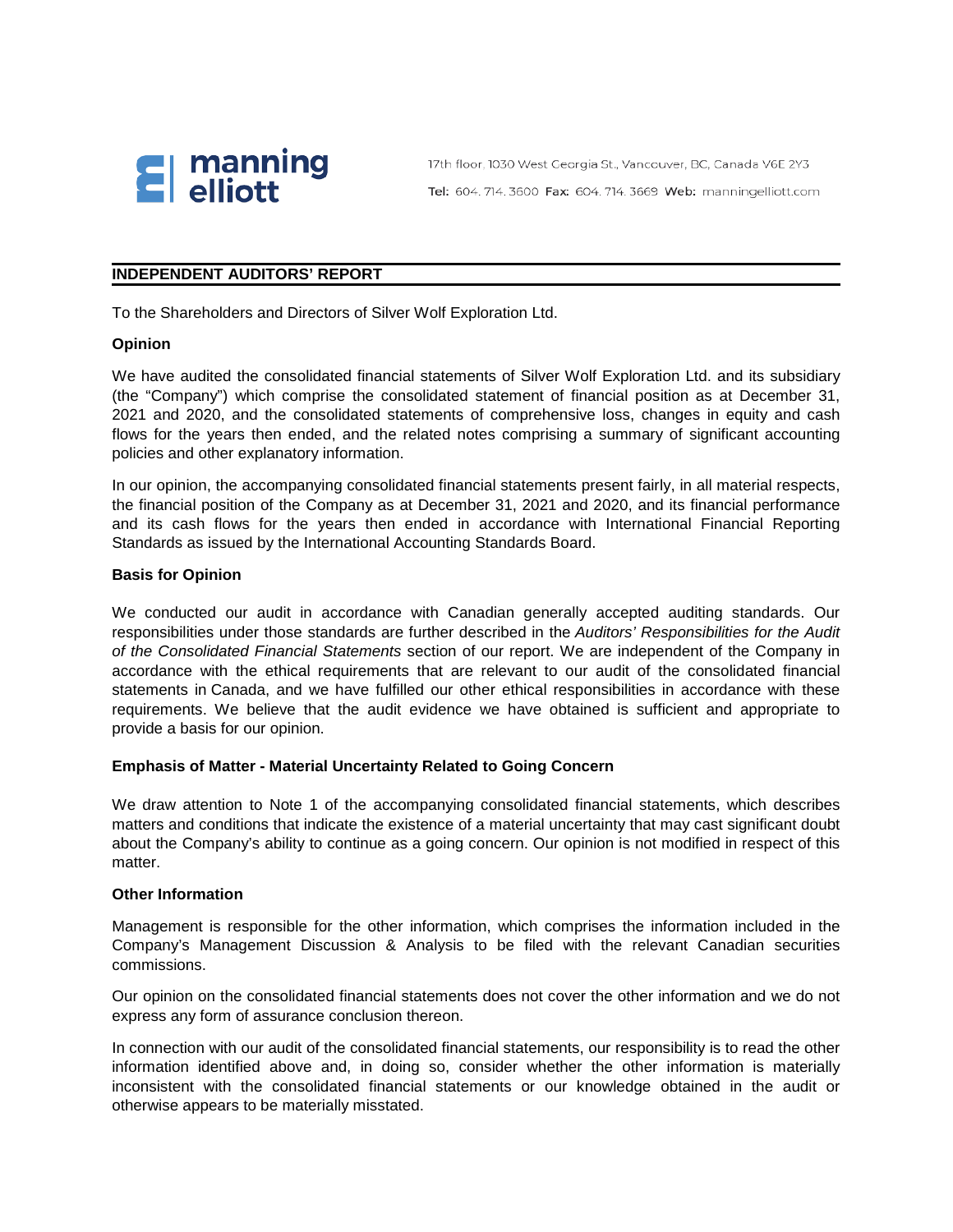If, based on the work we have performed on this other information, we conclude that there is a material misstatement of this other information, we are required to report that fact. We have nothing to report in this regard.

# **Responsibilities of Management and Those Charged with Governance for the Consolidated Financial Statements**

Management is responsible for the preparation and fair presentation of the consolidated financial statements in accordance with International Financial Reporting Standards as issued by the International Accounting Standards Board, and for such internal control as management determines is necessary to enable the preparation of consolidated financial statements that are free from material misstatement, whether due to fraud or error.

In preparing the consolidated financial statements, management is responsible for assessing the Company's ability to continue as a going concern, disclosing, as applicable, matters related to going concern and using the going concern basis of accounting unless management either intends to liquidate the Company or to cease operations, or has no realistic alternative but to do so.

Those charged with governance are responsible for overseeing the Company's financial reporting process.

# **Auditors' Responsibilities for the Audit of the Consolidated Financial Statements**

Our objectives are to obtain reasonable assurance about whether the consolidated financial statements as a whole are free from material misstatement, whether due to fraud or error, and to issue an auditors' report that includes our opinion. Reasonable assurance is a high level of assurance, but is not a guarantee that an audit conducted in accordance with Canadian generally accepted auditing standards will always detect a material misstatement when it exists. Misstatements can arise from fraud or error and are considered material if, individually or in the aggregate, they could reasonably be expected to influence the economic decisions of users taken on the basis of these consolidated financial statements.

As part of an audit in accordance with Canadian generally accepted auditing standards, we exercise professional judgment and maintain professional skepticism throughout the audit. We also:

- Identify and assess the risks of material misstatement of the consolidated financial statements, whether due to fraud or error, design and perform audit procedures responsive to those risks, and obtain audit evidence that is sufficient and appropriate to provide a basis for our opinion. The risk of not detecting a material misstatement resulting from fraud is higher than for one resulting from error, as fraud may involve collusion, forgery, intentional omissions, misrepresentations, or the override of internal control.
- Obtain an understanding of internal control relevant to the audit in order to design audit procedures that are appropriate in the circumstances, but not for the purpose of expressing an opinion on the effectiveness of the Company's internal control.
- Evaluate the appropriateness of accounting policies used and the reasonableness of accounting estimates and related disclosures made by management.
- Conclude on the appropriateness of management's use of the going concern basis of accounting and, based on the audit evidence obtained, whether a material uncertainty exists related to events or conditions that may cast significant doubt on the Company's ability to continue as a going concern. If we conclude that a material uncertainty exists, we are required to draw attention in our auditors' report to the related disclosures in the consolidated financial statements or, if such disclosures are inadequate, to modify our opinion. Our conclusions are based on the audit evidence obtained up to the date of our auditors' report. However, future events or conditions may cause the Company to cease to continue as a going concern.
- Evaluate the overall presentation, structure and content of the consolidated financial statements, including the disclosures, and whether the consolidated financial statements represent the underlying transactions and events in a manner that achieves fair presentation.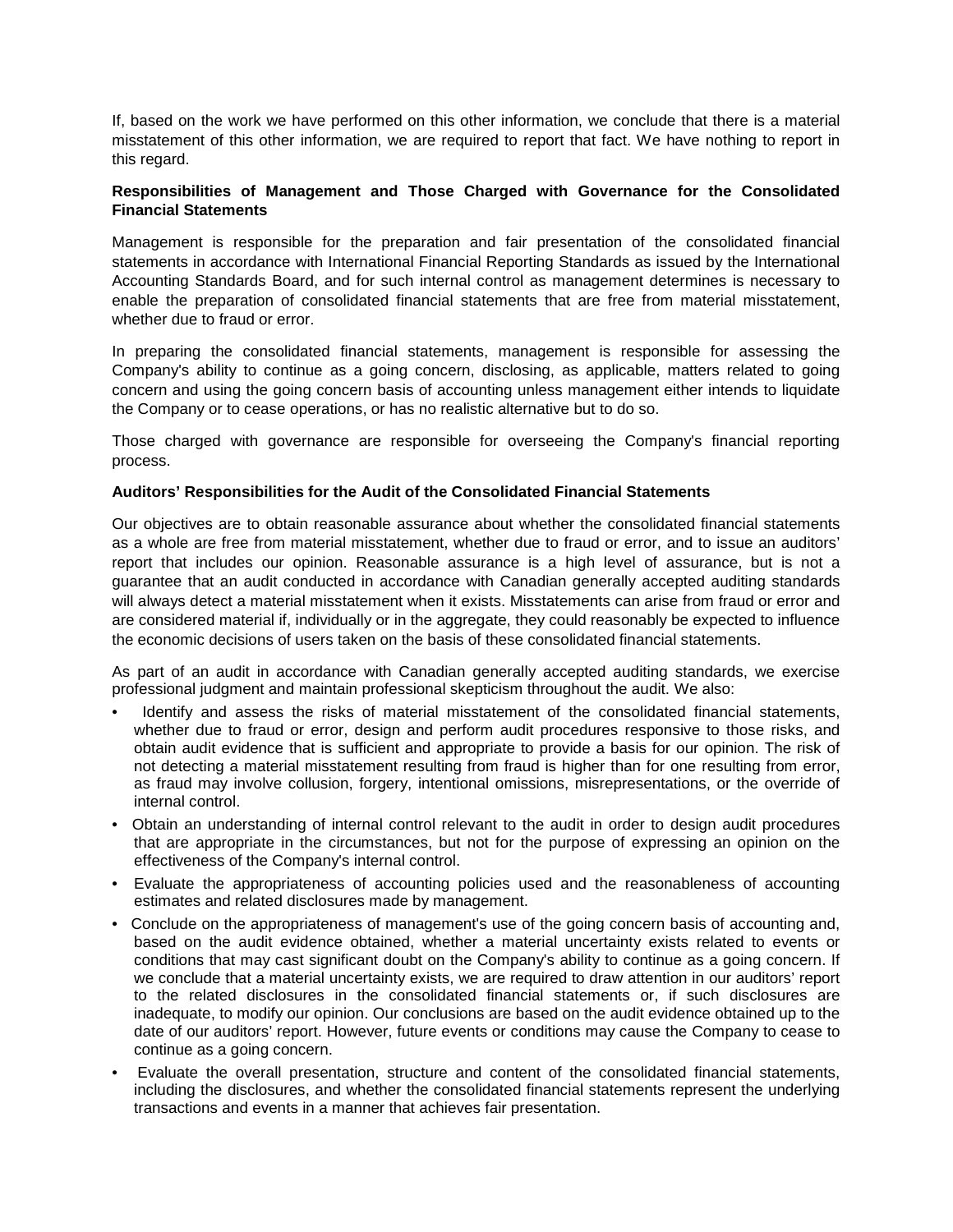• Obtain sufficient appropriate audit evidence regarding the financial information of the entities or business activities within the Company to express an opinion on the consolidated financial statements. We are responsible for the direction, supervision and performance of the group audit. We remain solely responsible for our audit opinion.

We communicate with those charged with governance regarding, among other matters, the planned scope and timing of the audit and significant audit findings, including any significant deficiencies in internal control that we identify during our audit.

We also provide those charged with governance with a statement that we have complied with relevant ethical requirements regarding independence, and to communicate with them all relationships and other matters that may reasonably be thought to bear on our independence, and where applicable, related safeguards.

The engagement partner on the audit resulting in this independent auditors' report is Joseph Bonvillain.

Manning Elliott LLP

CHARTERED PROFESSIONAL ACCOUNTANTS

Vancouver, Canada

April 21, 2022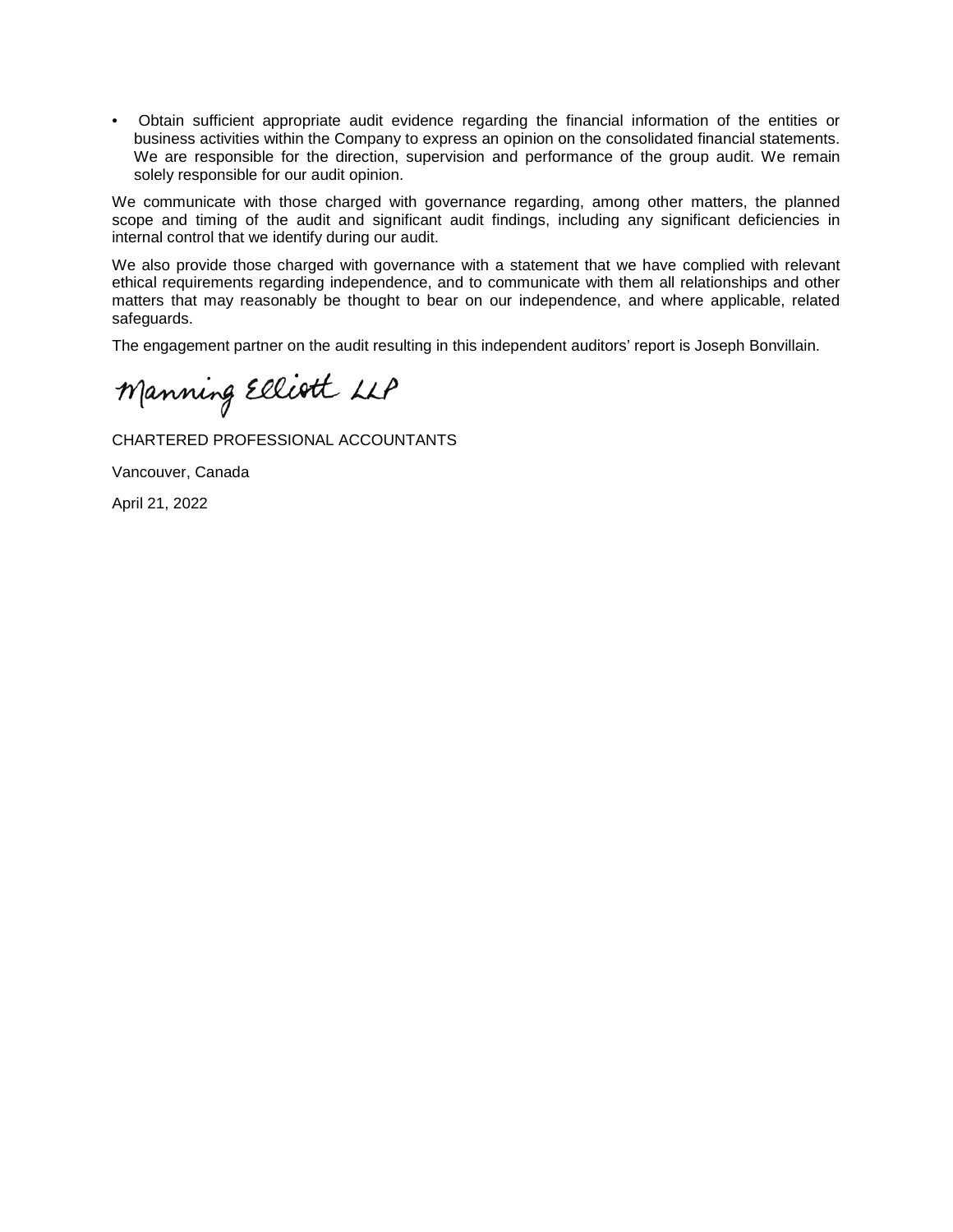# **Silver Wolf Exploration Ltd. Consolidated Statements of Financial Position Expressed in Canadian Dollars**

|                                                 | <b>Note</b>    | December 31,<br>2021 |               | December 31,<br>2020 |               |
|-------------------------------------------------|----------------|----------------------|---------------|----------------------|---------------|
| <b>ASSETS</b>                                   |                |                      |               |                      |               |
| <b>Current Assets</b>                           |                |                      |               |                      |               |
| Cash                                            |                | \$                   | 364,784       | \$                   | 26,027        |
| Sales taxes receivables and other               |                |                      | 58,356        |                      | 3,204         |
|                                                 |                |                      | 423,140       |                      | 29,231        |
| <b>Non-Current Assets</b>                       |                |                      |               |                      |               |
| Investments                                     | 5              |                      | 47,500        |                      | 83,600        |
| Exploration and evaluation assets               | $6\phantom{1}$ |                      | 784,713       |                      | 311,253       |
| Property and equipment                          | $\overline{7}$ |                      | 93,422        |                      | 56,046        |
| <b>Reclamation deposit</b>                      | 9              |                      | 3,000         |                      | 3,000         |
|                                                 |                |                      |               |                      |               |
| <b>TOTAL ASSETS</b>                             |                | \$                   | 1,351,775     | \$                   | 483,130       |
|                                                 |                |                      |               |                      |               |
| <b>LIABILITIES</b>                              |                |                      |               |                      |               |
| <b>Current Liabilities</b>                      |                |                      |               |                      |               |
| Trade and other payables                        |                | \$                   | 177,082       | \$                   | 28,416        |
| Current portion of lease liability              | 8              |                      | 21,304        |                      | 10,516        |
| Due to related parties                          | 11             |                      | 78,859        |                      | 73,090        |
|                                                 |                |                      | 277,245       |                      | 112,022       |
| <b>Non-Current Liabilities</b>                  |                |                      |               |                      |               |
| Lease liability                                 | 8              |                      | 61,819        |                      | 47,442        |
| Site restoration obligation                     |                |                      | 3,000         |                      | 3,000         |
|                                                 |                |                      | 342,064       |                      | 162,464       |
|                                                 |                |                      |               |                      |               |
| <b>EQUITY</b>                                   |                |                      |               |                      |               |
| Share capital                                   | 10             |                      | 6,065,144     |                      | 4,611,274     |
| Contributed surplus                             |                |                      | 591,542       |                      | 396,092       |
| Accumulated other comprehensive loss            |                |                      | (545, 831)    |                      | (509, 202)    |
| <b>Deficit</b>                                  |                |                      | (5, 101, 144) |                      | (4, 177, 498) |
|                                                 |                |                      | 1,009,711     |                      | 320,666       |
|                                                 |                |                      |               |                      |               |
| <b>TOTAL LIABILITIES AND EQUITY</b>             |                | \$                   | 1,351,775     | \$                   | 483,130       |
| Note 1 - Nature of operations and going concern |                |                      |               |                      |               |

Note 15 – Subsequent events

These consolidated financial statements are authorized for issue by the Board of Directors on April 21, 2022:

"David Wolfin" **Director** "Stephen Williams" **Director**

*The accompanying notes are an integral part of the consolidated financial statements*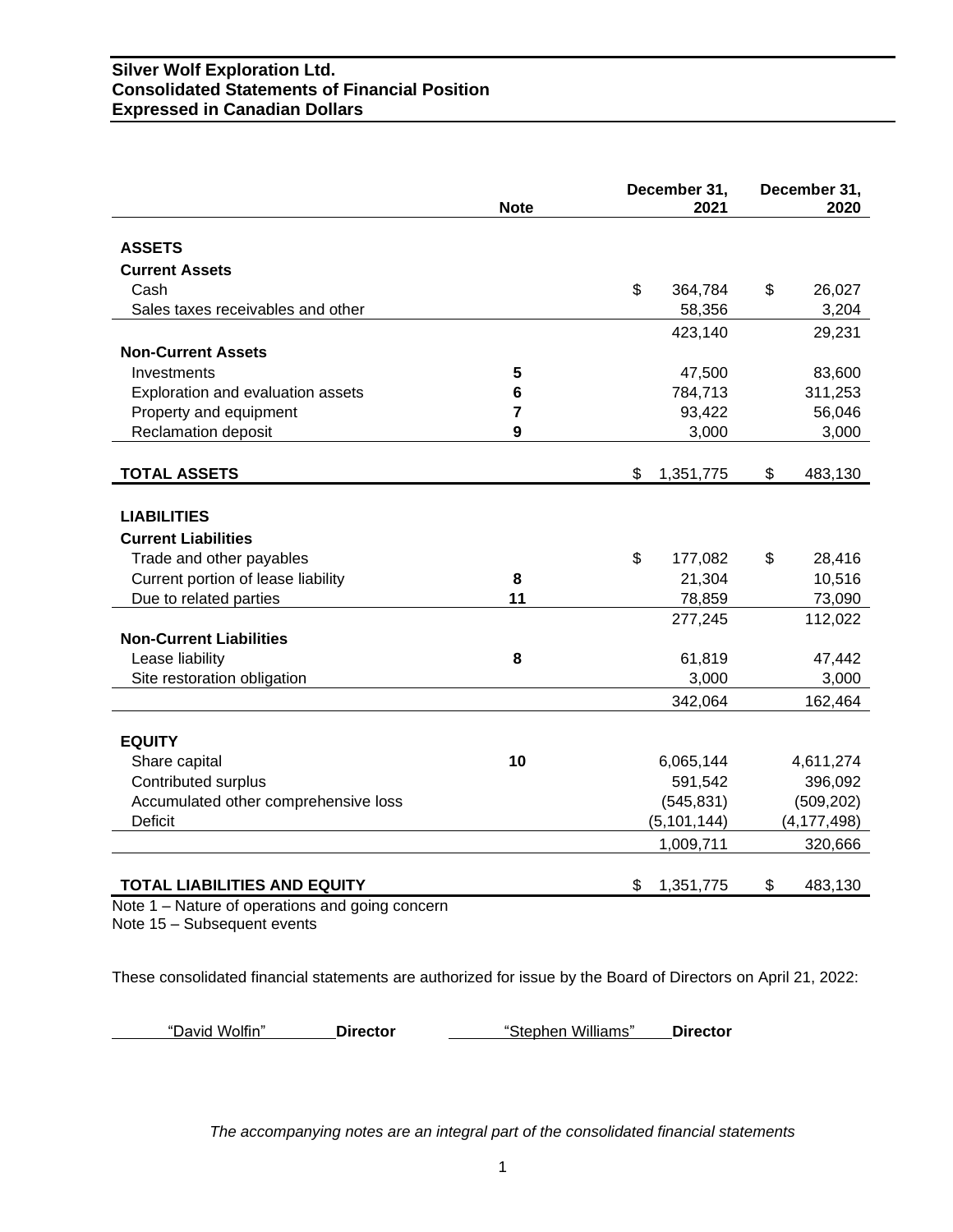# **Silver Wolf Exploration Ltd. Consolidated Statements of Operations and Comprehensive Loss Expressed in Canadian Dollars**

|                                                                  |             | Years ended December 31, |            |                  |
|------------------------------------------------------------------|-------------|--------------------------|------------|------------------|
|                                                                  | <b>Note</b> |                          | 2021       | 2020             |
| <b>General and Administrative Expenses</b>                       |             |                          |            |                  |
| Administrative salaries and benefits                             |             | \$                       | 138,893    | \$<br>23,592     |
| Automobile                                                       |             |                          | 2,521      | 914              |
| Consulting fees                                                  |             |                          | 40,458     | 34,555           |
| Depreciation                                                     |             |                          | 10,759     | 9,620            |
| Foreign exchange (gain) loss                                     |             |                          | (12, 938)  | 123              |
| Interest and bank charges                                        |             |                          | 6,467      | 4,174            |
| Listing and filing fees                                          |             |                          | 68,212     | 22,624           |
| Office and miscellaneous                                         |             |                          | 65,521     | 19,032           |
| Professional fees                                                |             |                          | 67,395     | 48,566           |
| Share-based compensation                                         |             |                          | 169,200    |                  |
| Shareholder information                                          |             |                          | 30,230     | 3,537            |
| Transfer agent fees                                              |             |                          | 13,309     | 6,436            |
| <b>Loss Before Other Items</b>                                   |             |                          | (600, 027) | (173, 173)       |
|                                                                  |             |                          |            |                  |
| <b>Other Items</b>                                               |             |                          |            |                  |
| Impairment loss                                                  | 6           |                          | (323, 619) |                  |
| Fair value adjustment to promissory notes payable, net of        |             |                          |            |                  |
| accretion                                                        | 11          |                          |            | (80, 556)        |
| Net Loss For the Year                                            |             |                          | (923, 646) | (253, 729)       |
|                                                                  |             |                          |            |                  |
| <b>Other Comprehensive Income (Loss)</b>                         |             |                          |            |                  |
| Items that will not subsequently be re-classified to net income: |             |                          |            |                  |
| Unrealized loss on investments                                   | 5           |                          | (36, 100)  | (98,058)         |
| Reclassification of accumulated gain (loss) on investments sold  |             |                          | (529)      | 6,798            |
| <b>Total Comprehensive Loss</b>                                  |             | \$                       | (960, 275) | \$<br>(344, 989) |
| <b>Loss per Share</b>                                            | 10(e)       |                          |            |                  |
| <b>Basic</b>                                                     |             | \$                       | (0.03)     | \$<br>(0.01)     |
| <b>Diluted</b>                                                   |             | \$                       | (0.03)     | \$<br>(0.01)     |
|                                                                  |             |                          |            |                  |
| <b>Weighted Average Number of Shares Outstanding</b>             | 10(e)       |                          |            |                  |
| <b>Basic</b>                                                     |             |                          | 28,642,845 | 22,729,764       |
| <b>Diluted</b>                                                   |             |                          | 28,642,845 | 22,729,764       |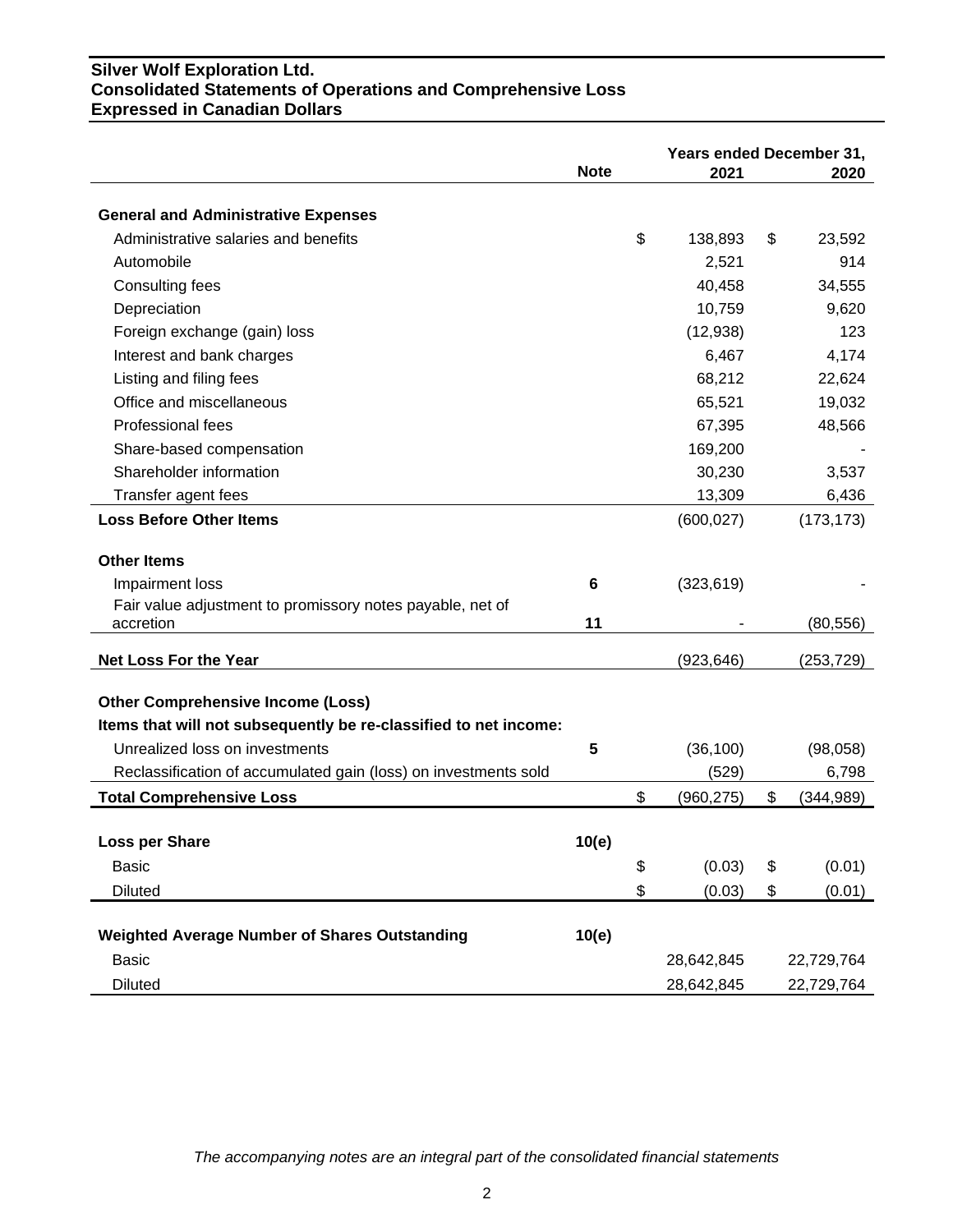# **Silver Wolf Exploration Ltd. Consolidated Statements of Changes in Equity Expressed in Canadian Dollars**

|                                                                         | Number of<br><b>Common</b><br><b>Shares</b> | <b>Capital Stock</b>   | <b>Contributed</b><br><b>Surplus</b> | <b>Deficit</b> | <b>Accumulated</b><br>Other<br><b>Comprehensive</b><br>Income (Loss) | <b>Total</b><br>Shareholders'<br><b>Equity</b> |
|-------------------------------------------------------------------------|---------------------------------------------|------------------------|--------------------------------------|----------------|----------------------------------------------------------------------|------------------------------------------------|
| Balance, January 1, 2020<br>Common shares issued for debt<br>settlement | 22,260,461<br>1,651,587                     | \$4,297,472<br>313,802 | \$503,692                            | \$ (4,038,167) | \$<br>(404, 346)                                                     | \$<br>358,651<br>313,802                       |
| Stock-based compensation<br>expense                                     |                                             |                        | (107,600)                            | 107,600        |                                                                      |                                                |
| Net loss for the year                                                   |                                             |                        |                                      | (253, 729)     |                                                                      | (253, 729)                                     |
| Reclassification of accumulated<br>gains on investments sold            |                                             |                        |                                      | 6,798          | (6,798)                                                              |                                                |
| Comprehensive loss on fair value<br>of investments (Note 5)             |                                             |                        |                                      |                | (98,058)                                                             | (98,058)                                       |
| Balance, December 31, 2020                                              | 23,912,048                                  | \$4,611,274            | \$<br>396,092                        | \$ (4,177,498) | \$<br>(509, 202)                                                     | \$<br>320,666                                  |
| Balance, January 1, 2021                                                | 23,912,048                                  | \$4,611,274            | \$<br>396,092                        | \$ (4,177,498) | \$<br>(509, 202)                                                     | \$<br>320,666                                  |
| Common shares issued for cash:                                          |                                             |                        |                                      |                |                                                                      |                                                |
| <b>Private Placement</b>                                                | 5,750,000                                   | 1,161,250              | 26,250                               |                |                                                                      | 1,187,500                                      |
| Share Issuance Cost                                                     |                                             | (5,250)                |                                      |                |                                                                      | (5,250)                                        |
| Exercise of warrants<br>Common shares issued for                        | 1,205,000                                   | 246,500                | (96,000)                             |                |                                                                      | 150,500                                        |
| mineral property                                                        | 131,718                                     | 51,370                 |                                      |                |                                                                      | 51,370                                         |
| Share-based payments<br>Fair value of warrants issued for               |                                             |                        | 169,200                              |                |                                                                      | 169,200                                        |
| mineral property                                                        |                                             |                        | 96,000                               |                |                                                                      | 96,000                                         |
| Net loss for the year                                                   |                                             |                        |                                      | (923, 646)     |                                                                      | (923, 646)                                     |
| Comprehensive loss on fair value<br>of investments (Note 5)             |                                             |                        |                                      |                | (36, 629)                                                            | (36, 629)                                      |
| Balance, December 31, 2021                                              | 30,998,766                                  | \$6,065,144            | \$<br>591,542                        | \$ (5,101,144) | \$<br>(545, 831)                                                     | \$1,009,771                                    |

*The accompanying notes are an integral part of the consolidated financial statements*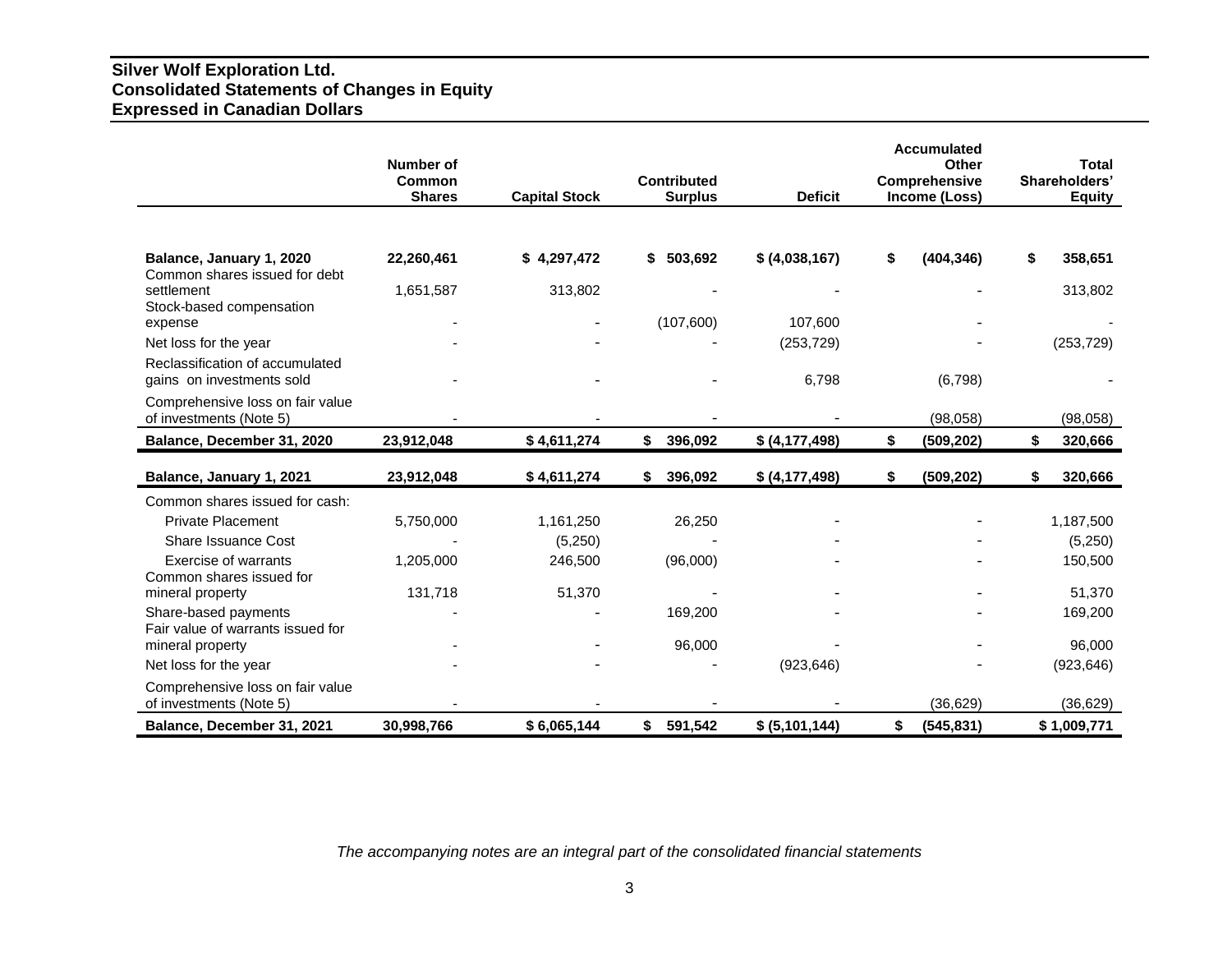# **Silver Wolf Exploration Ltd. Consolidated Statements of Cash Flows Expressed in Canadian Dollars**

|                                                          | <b>Years ended December 31,</b> |    |            |
|----------------------------------------------------------|---------------------------------|----|------------|
|                                                          | 2021                            |    | 2020       |
| Cash provided by (used in):                              |                                 |    |            |
| <b>Operating Activities</b>                              |                                 |    |            |
| Net Loss                                                 |                                 | \$ |            |
|                                                          | \$<br>(923, 646)                |    | (253, 729) |
| Items not involving cash:                                |                                 |    |            |
| Depreciation                                             | 10,759                          |    | 9,620      |
| Share-based compensation                                 | 169,200                         |    |            |
| Fair value adjustment on promissory notes payable        |                                 |    | 80,556     |
| Interest charges                                         | 6,223                           |    | 3,455      |
| Foreign exchange movements                               | (9,940)                         |    |            |
| Impairment loss                                          | 323,619                         |    |            |
| Changes in non-cash working capital items:               |                                 |    |            |
| Sales taxes recoverable and other                        | (55, 152)                       |    | (1,906)    |
| Trade and other payables                                 | 148,665                         |    | 12,144     |
| Due to related parties                                   | 15,709                          |    | 78,340     |
|                                                          |                                 |    |            |
|                                                          | (314, 563)                      |    | (71, 520)  |
|                                                          |                                 |    |            |
| <b>Financing Activities</b>                              |                                 |    |            |
| Issuance of common shares or units for cash, net         | 1,182,250                       |    |            |
| Issuance of common shares on exercise of warrants        | 150,500                         |    |            |
| Finance lease payments                                   | (16, 739)                       |    | (7, 350)   |
|                                                          | 1,316,011                       |    | (7, 350)   |
|                                                          |                                 |    |            |
| <b>Investing Activities</b>                              |                                 |    |            |
| Proceeds from disposition of investments                 |                                 |    | 7,460      |
| Additions to machinery and equipment                     | (12, 453)                       |    |            |
| Exploration and evaluation expenditures                  | (650, 238)                      |    | (4,409)    |
|                                                          | (662, 691)                      |    | 3,051      |
|                                                          |                                 |    |            |
| <b>Change in Cash</b>                                    | 338,757                         |    | (75, 819)  |
| Cash, Beginning of Year                                  | 26,027                          |    | 101,846    |
| Cash, End of Year                                        | \$<br>364,784                   | \$ | 26,027     |
|                                                          |                                 |    |            |
| <b>Supplementary Disclosure of Cash Flow Information</b> |                                 |    |            |
| Shares issued for option agreement payments              | \$<br>51,370                    | \$ |            |
| Issuance of share purchase warrants for option agreement | \$<br>96,000                    |    |            |
| Lease modification                                       | \$<br>35,861                    | \$ |            |
| Shares issued for settlement of promissory notes         | \$                              | \$ | 313,802    |
| Interest paid                                            | \$                              | \$ |            |
| Income taxes paid                                        | \$                              | \$ |            |

*The accompanying notes are an integral part of the consolidated financial statements*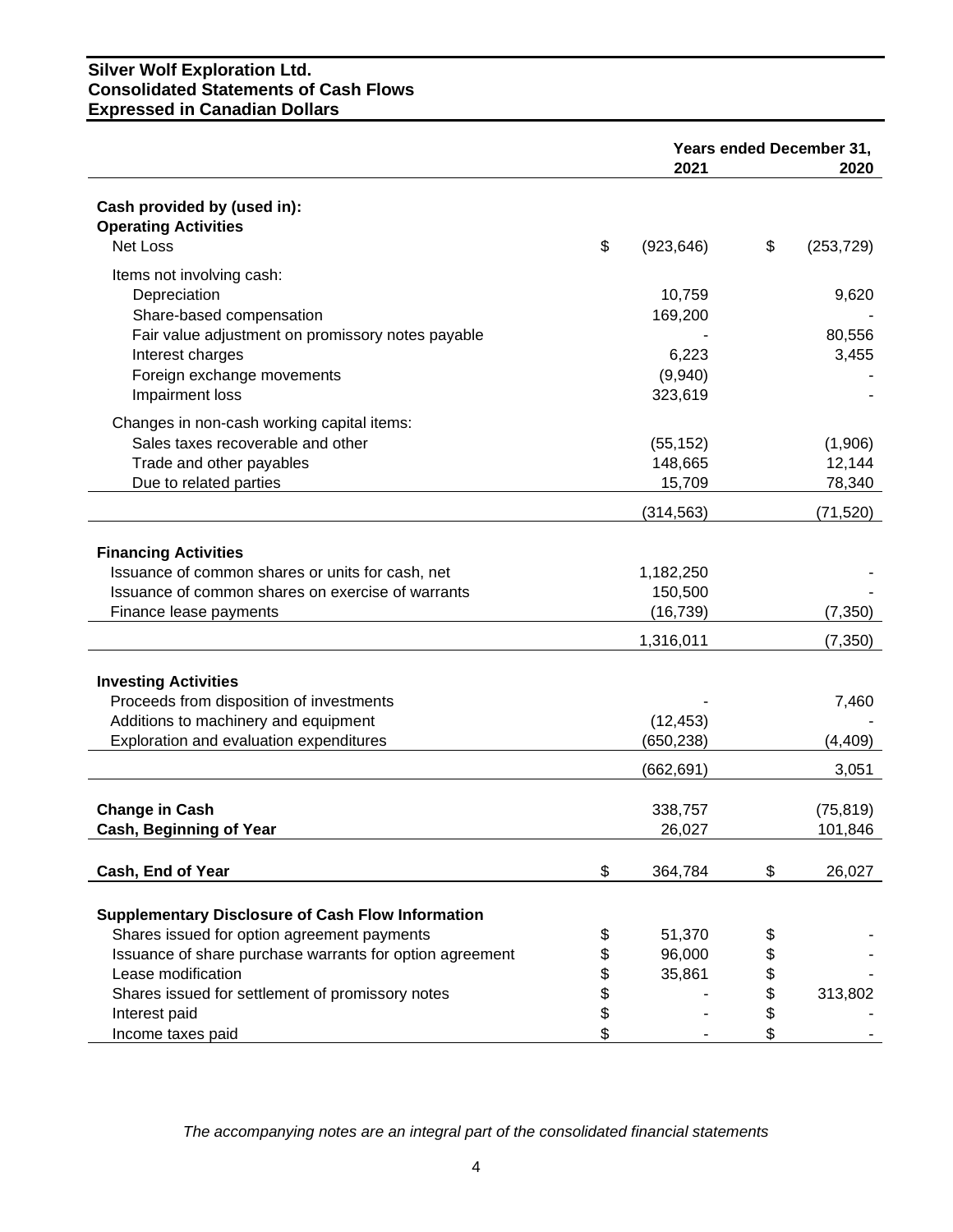# **1. NATURE OF OPERATIONS AND GOING CONCERN**

Silver Wolf Exploration Ltd. (formerly Gray Rock Resources Ltd.) ("Silver Wolf" or the "Company") was incorporated under the laws of the Province of British Columbia, Canada. The Company changed its name to Silver Wolf Exploration Ltd. on September 16, 2020. It is in the exploration stage with regards to its business of exploration and development of mineral properties. The Company owns the Silver Stream mineral claims in British Columbia, Canada. The Company's head office and principal place of business is Suite 900, 570 Granville Street, Vancouver, BC, Canada.

Silver Wolf is in the exploration stage and has not yet determined whether the properties contain ore reserves which are economically recoverable. The underlying carrying value of the mineral property interest and related exploration and evaluation assets is dependent upon the existence of economically recoverable reserves, confirmation of Silver Wolf's interest in the mineral claims, the ability of Silver Wolf to obtain necessary financing to complete the exploration and development, and future profitable production or proceeds from the sale of all or an interest in its mineral claims.

These consolidated financial statements have been prepared on a going concern basis, which assumes that the Company will be able to realize its assets and discharge its liabilities in the normal course of business. As at December 31, 2021, the Company has a working capital of \$145,895 and accumulated losses of \$5,101,044. The Company has not yet generated any revenues from its operations, and requires financing through the sale of shares or issuance of debt to continue with its operations and to develop its mineral properties. Although management intends to secure additional financing, there is no assurance that management will be successful in its efforts to secure additional financing, or that it will ever develop a self-supporting business. These factors together form a material uncertainty that may raise significant doubt about the Company's ability to continue as a going concern. These consolidated financial statements do not include any adjustments that might result from the outcome of this uncertainty.

# **Risks associated with Public Health Crises, including COVID-19**

The Company's business, operations and financial condition could be materially adversely affected by the outbreak of epidemics, pandemics or other health crises, such as the outbreak of COVID-19 that was designated as a pandemic by the World Health Organization on March 11, 2020. The international response to the spread of COVID-19 has led to significant restrictions on travel, temporary business closures, quarantines, global stock market volatility and a general reduction in consumer activity. Such public health crises can result in operating, supply chain and project development delays and disruptions, global stock market and financial market volatility, declining trade and market sentiment, reduced movement of people and labour shortages, and travel and shipping disruption and shutdowns, including as a result of government regulation and prevention measures, or a fear of any of the foregoing, all of which could affect commodity prices, interest rates, credit risk and inflation. In addition, the current COVID-19 pandemic, and any future emergence and spread of similar pathogens could have an adverse impact on global economic conditions which may adversely impact the Company's operations, and the operations of suppliers, contractors and service providers, including smelter and refining service providers, and the demand for the Company's production.

The Company may experience business interruptions, including suspended (whether government mandated or otherwise) or reduced operations relating to COVID-19 and other such events outside of the Company's control, which could have a material adverse impact on its business, operations and operating results, financial condition and liquidity.

As at the date of the consolidated financial statements, the duration of the business disruptions internationally and related financial impact of COVID-19 cannot be reasonably estimated. It is unknown whether and how the Company may be affected if the pandemic persists for an extended period of time. In particular, the region in which we operate may not have sufficient public infrastructure to adequately respond or efficiently and quickly recover from such event, which could have a materially adverse effect on the Company's operations. The Company's exposure to such public health crises also includes risks to employee health and safety. Should an employee, contractor, community member or visitor become infected with a serious illness that has the potential to spread rapidly, this could place the Company's workforce at risk.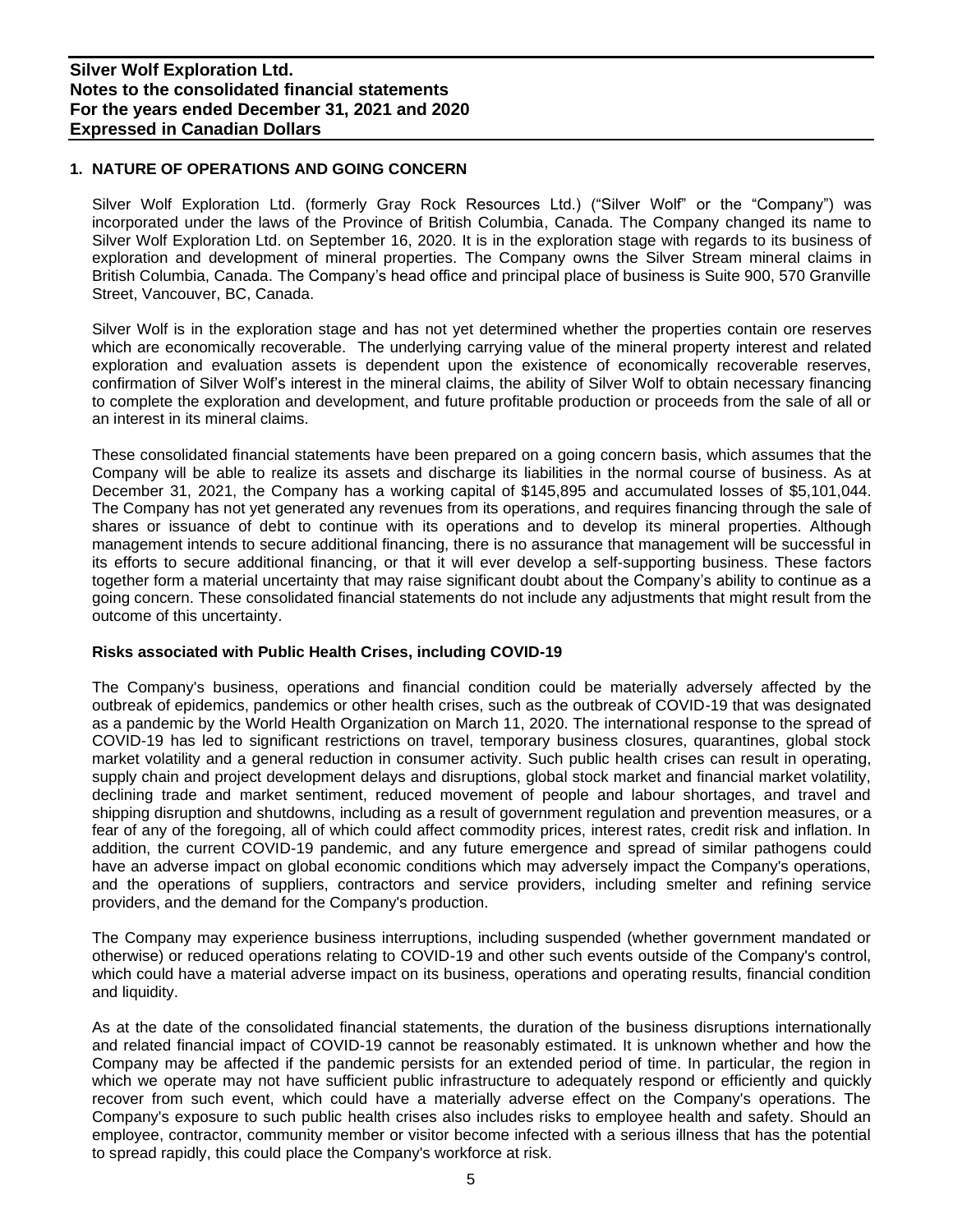# **2. BASIS OF PRESENTATION**

#### **Statement of compliance**

These consolidated financial statements are prepared in accordance with International Financial Reporting Standards ("IFRS") as issued by the International Accounting Standards Board.

#### **Functional Currency**

The presentation and functional currency of the Company is the Canadian dollar, and the functional currency of the Company's Mexican subsidiary is the Mexican peso, which is determined to the currency of the primary economic environment in which it operates.

# **Foreign Currency Translation**

Transactions in currencies other than the functional currency are recorded at the rates of exchange prevailing on dates of transactions. At each financial position reporting date, monetary assets and liabilities that are denominated in foreign currencies are translated at the rates prevailing at the date of the consolidated statement of financial position. Non-monetary items that denominated in foreign currencies are translated at historical rates.

#### **Basis of Consolidation**

The consolidated financial statements include the accounts of the Company and its wholly owned subsidiaries:

- Cortez, a company incorporated on June 21, 2006 in Nevada, USA.
- Compania Minera Mexicana de Gray Rock, S.A. de C.V., a company incorporated under the Mexican United States law on July 21, 2020.

Inter-company balances and transactions, including unrealized income and expenses arising from intercompany transactions, are eliminated on consolidation.

# **Significant Accounting Judgments and Estimates**

The preparation of these consolidated financial statements requires management to make judgements and estimates that affect the reported amounts of assets and liabilities at the date of the financial statements and reported amounts of expenses during the reporting period. Actual outcomes could differ from these judgements and estimates. The consolidated financial statements include judgements and estimates, which, by their nature, are uncertain. The impacts of such judgements and estimates are pervasive throughout the consolidated financial statements, and may require accounting adjustments based on future occurrences. Revisions to accounting estimates are recognized in the period, in which the estimate is revised, and may affect both current and future periods.

Significant assumptions about the future and other sources of judgements and estimates that management has made at the statement of financial position date, which could result in a material adjustment to the carrying amounts of assets and liabilities, in the event that actual results differ from assumptions made, relate to, but are not limited to, the following:

# *Exploration and Evaluation Expenditures*

The application of the Company's accounting policy for exploration and evaluation expenditures requires judgment in determining whether it is likely that future economic benefits will flow to the Company, which may be based on assumptions about future events or circumstances. Estimates and assumptions made may change if new information becomes available. If, after expenditure is capitalized, information becomes available suggesting that the recovery of expenditure is unlikely, the amount capitalized is written off in profit or loss in the period the new information becomes available.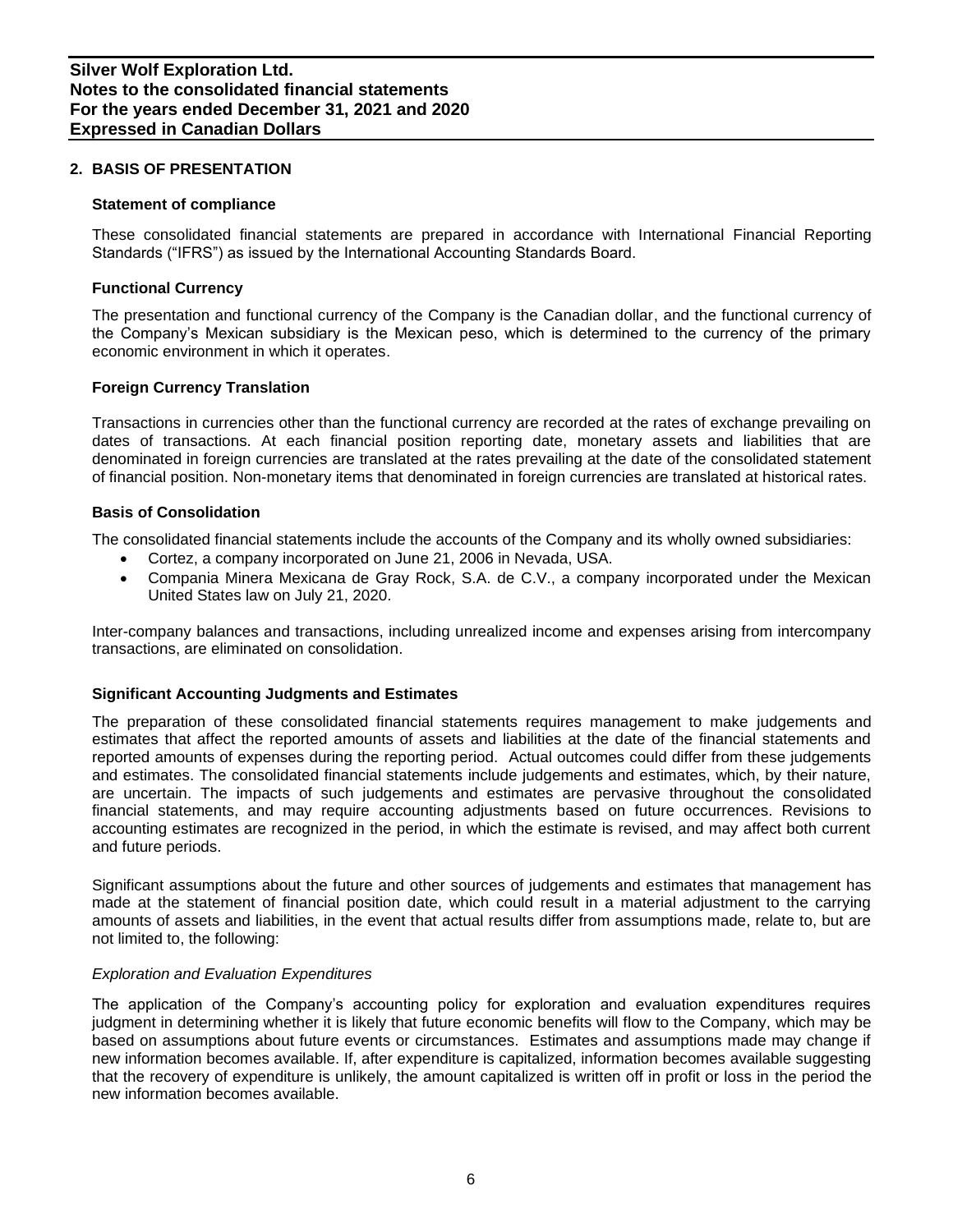#### *Site Closure and Reclamation Provisions*

The Company assesses its reclamation provision at each reporting date or when new material information becomes available. Exploration, development, and mining activities are subject to various laws and regulations governing the protection of the environment. In general, these laws and regulations are continually changing and the Company has made, and intends to make in the future, expenditures to comply with such laws and regulations. Accounting for reclamation obligations requires management to make estimates of the future costs that the Company will incur to complete the reclamation work required to comply with existing laws and regulations at each location. Actual costs incurred may differ from those amounts estimated. The Company's exploration work to date has resulted in no significant site disturbance and therefore the Company's reclamation provision is limited to the amount posted as a reclamation bond.

Also, future changes to environmental laws and regulations could increase the extent of reclamation and remediation work required to be performed by the Company. Increases in future costs could materially impact the amounts charged to operations for reclamation and remediation. The provision represents management's best estimate of the present value of the future reclamation and remediation obligation. The actual future expenditures may differ from the amounts currently provided.

#### *Title to Mineral Properties*

Although the Company has taken steps to verify title to mineral properties in which it has an interest, these procedures do not guarantee the Company's title. Such properties may be subject to prior agreements or transfers and title may be affected by undetected defects.

#### *Share-Based Payments*

Management uses valuation techniques in measuring the fair value of share options granted. The fair value is determined using the Black Scholes option pricing model which requires management to make certain estimates, judgements, and assumptions in relation to the expected life of the share options, expected volatility, expected risk-free rate, and expected forfeiture rate. Changes to these assumptions for any share options granted could have a material impact on the Company's consolidated financial statements.

# *Deferred Income Taxes*

Judgement is required to determine which types of arrangements are considered to be a tax on income in contrast to an operating cost. Judgement is also required in determining whether deferred tax liabilities are recognized in the consolidated statement of financial position. Deferred tax assets, including those potentially arising from un-utilized tax losses, require management to assess the likelihood that the Company will generate sufficient taxable income in future periods, in order to recognise deferred tax assets. Assumptions about the generation of future taxable income depend on management's estimates of future operations and cash flows. These estimates of future taxable income are based on forecast cash flows from operations (which are impacted by production and sales volumes, commodity prices, reserves, operating costs, closure and rehabilitation costs, capital expenditure, and other capital management transactions) and judgement about the application of existing tax laws in each jurisdiction. To the extent that future cash flows and taxable income differ significantly from estimates, the ability of the Company to realize deferred tax assets or offset these against any deferred tax liabilities recorded at the reporting date could be impacted.

# *Going Concern*

The assessment of the Company's ability to continue as a going concern involves judgement regarding future funding available for its projects and working capital requirements and whether there are events or conditions that may give rise to significant uncertainty.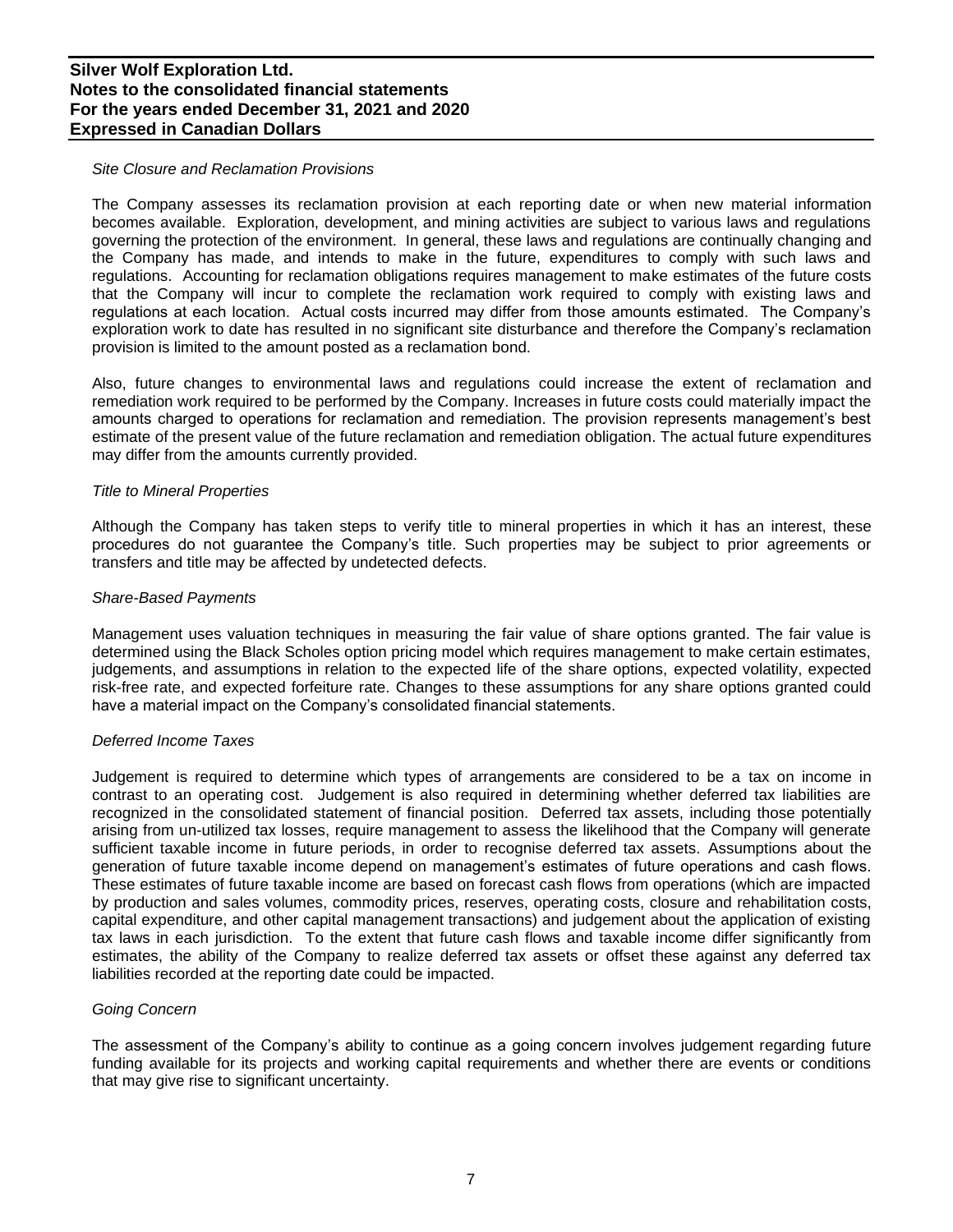# **3. SIGNIFICANT ACCOUNTING POLICIES**

#### **Cash and Cash Equivalents**

Cash and cash equivalents in the statement of consolidated financial position comprise cash at banks and on hand, and short-term deposits with an original maturity of three months or less, which are readily convertible into a known amount of cash. The Company does not hold any cash equivalents as at December 31, 2021 and 2020.

#### **Financial Instruments**

#### Measurement – initial recognition

All financial assets and financial liabilities are initially recorded on the Company's consolidated statement of financial position when the Company becomes a party to the contractual provisions of the instrument. All financial asset and liabilities are initially recorded at fair value, net of attributable transaction costs, except for those classified as fair value through profit or loss ("FVTPL"). Subsequent measurement of financial assets and financial liabilities depends on the classifications of such assets and liabilities.

#### Classification – financial assets

#### *Amortized cost*

Financial assets that are held within a business model whose objective is to hold financial assets in order to collect contractual cash flows, and that the contractual terms of the financial assets give rise on specified date to cash flows that are solely payments of principal and interest on the principal amount outstanding, are measured subsequent to initial recognition at amortized cost.

The amortized cost of a financial asset is the amount at which the financial asset is measured at initial recognition minus the principal repayments, plus the cumulative amortization using the effective interest method of any difference between that initial amount and the maturity amount, adjusted for any loss allowance.

Interest income is recognized using the effect interest method, and is recognized in interest and other income, on the consolidated statements of operations and comprehensive income (loss).

The Company has no financial assets recognized at amortized costs.

# *Fair value through other comprehensive income ("FVTOCI")*

Financial assets that are held within a business model whose objective is to hold financial assets in order to both collect contractual cash flows and selling financial assets, and that the contractual terms of the financial assets give rise on specified date to cash flows that are solely payments of principal and interest on the principal amount outstanding.

Upon initial recognition of equity securities, the Company may make an irrevocable election (on an instrument-byinstrument basis) to designate its equity securities that would otherwise be measured at FVTPL to present subsequent changes in fair value in other comprehensive income. Designation at FVTOCI is not permitted if the equity investment is held for trading or if it is contingent consideration recognized by an acquirer in a business combination. Investments in equity instruments at FVTOCI are initially measured at fair value plus transaction costs. Subsequently, they are measured at fair value with gains and losses arising from changes in fair value recognized in other OCI. The cumulative gain or loss is not reclassified to profit or loss on disposal of the instrument; instead, it is transferred to deficit.

The Company financial assets designated as FVTOCI includes investments.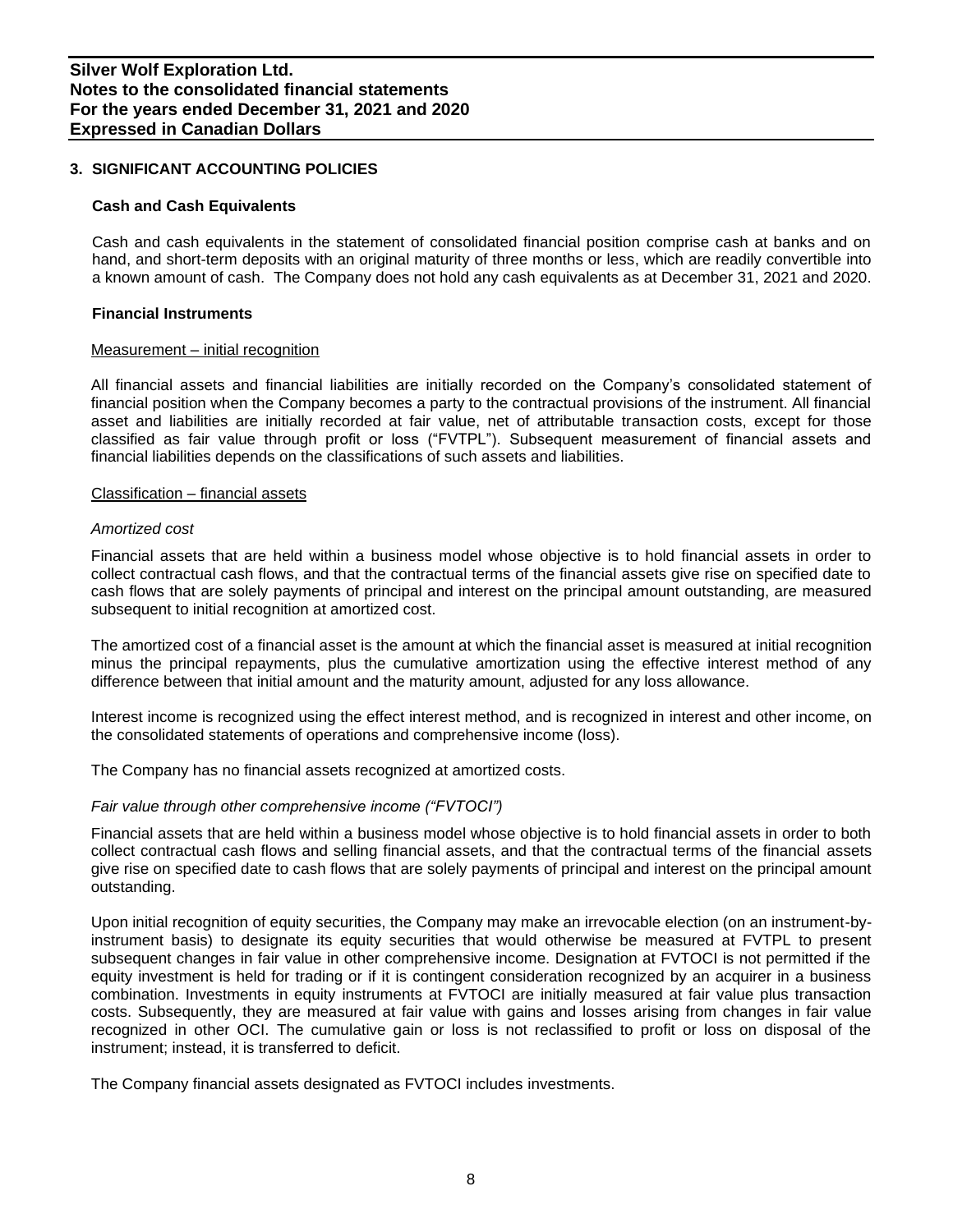# *Fair value through profit or loss ("FVTPL")*

By default, all other financial assets are measured subsequently at FVTPL, which includes cash, and reclamation deposit.

#### Classification – financial liabilities

Financial liabilities that are not contingent consideration of an acquirer in a business combination, held for trading or designated as at FVTPL, are measured at amortized cost using the effective interest method.

Financial liabilities at amortized cost include trade and other payables, promissory notes payable to related parties and due to related parties.

Financial liabilities classified FVTPL include financial liabilities held for trading and financial liabilities designated upon initial recognition as FVTPL. Fair value changes on financial liabilities classified as FVTPL are recognized in the consolidated statements of operations. The Company has no financial liabilities designated at FVTPL.

The Company has no hedging arrangements and does not apply hedge accounting.

#### Impairment

The Company recognizes a loss allowance for expected credit losses on its financial assets when necessary. The amount of expected credit losses is updated at each reporting period to reflect changes in credit risk since initial recognition of the respective financial instruments.

#### **Exploration and Evaluation Assets**

The Company is in the exploration stage with respect to its investment in mineral properties and accordingly follows the practice of capitalizing all costs relating to the acquisition of, exploration for, and development of mineral claims and crediting all proceeds received against the cost of the related claims. Such costs include, but are not exclusive to, geological, geophysical studies, exploratory drilling and sampling. At such time as production commences at levels intended by management, these costs will be charged to operations on a unit-ofproduction method based on proven and probable reserves. General exploration costs not related to specific mineral property are expensed as incurred. The aggregate costs related to abandoned mineral claims are charged to operations at the time of any abandonment, or when it has been determined that there is evidence of a permanent impairment.

An impairment charge relating to a mineral property is subsequently reversed when new exploration results or actual or potential proceeds on sale or farm-out of the property result in a revised estimate of the recoverable amount, but only to the extent that this does not exceed the original carrying value of the property that would have resulted if no impairment had been recognized.

The recoverability of amounts shown for exploration and evaluation assets is dependent upon the discovery of economically recoverable reserves, the ability of the Company to obtain financing to complete development of the properties, and on future production or proceeds of disposition.

Incidental revenues and operating costs are included in mineral properties and development costs prior to production at levels intended by management. Accrued tax credits on eligible exploration expenditures are accounted for as deduction from mineral properties and development costs, on a property by property basis, and will be charged to operations on the same basis as the acquisition, exploration, and development expenditures. The exploration tax credits are accrued in the year when the exploration expenditures are incurred and the tax credit is applied for provided there is reasonable assurance that the tax credits will be realized.

Once the technical feasibility and commercial viability of the extraction of mineral resources in an area of interest are demonstrable exploration and evaluation assets attributable to that area of interest are first tested for impairment and then reclassified to mining properties under development.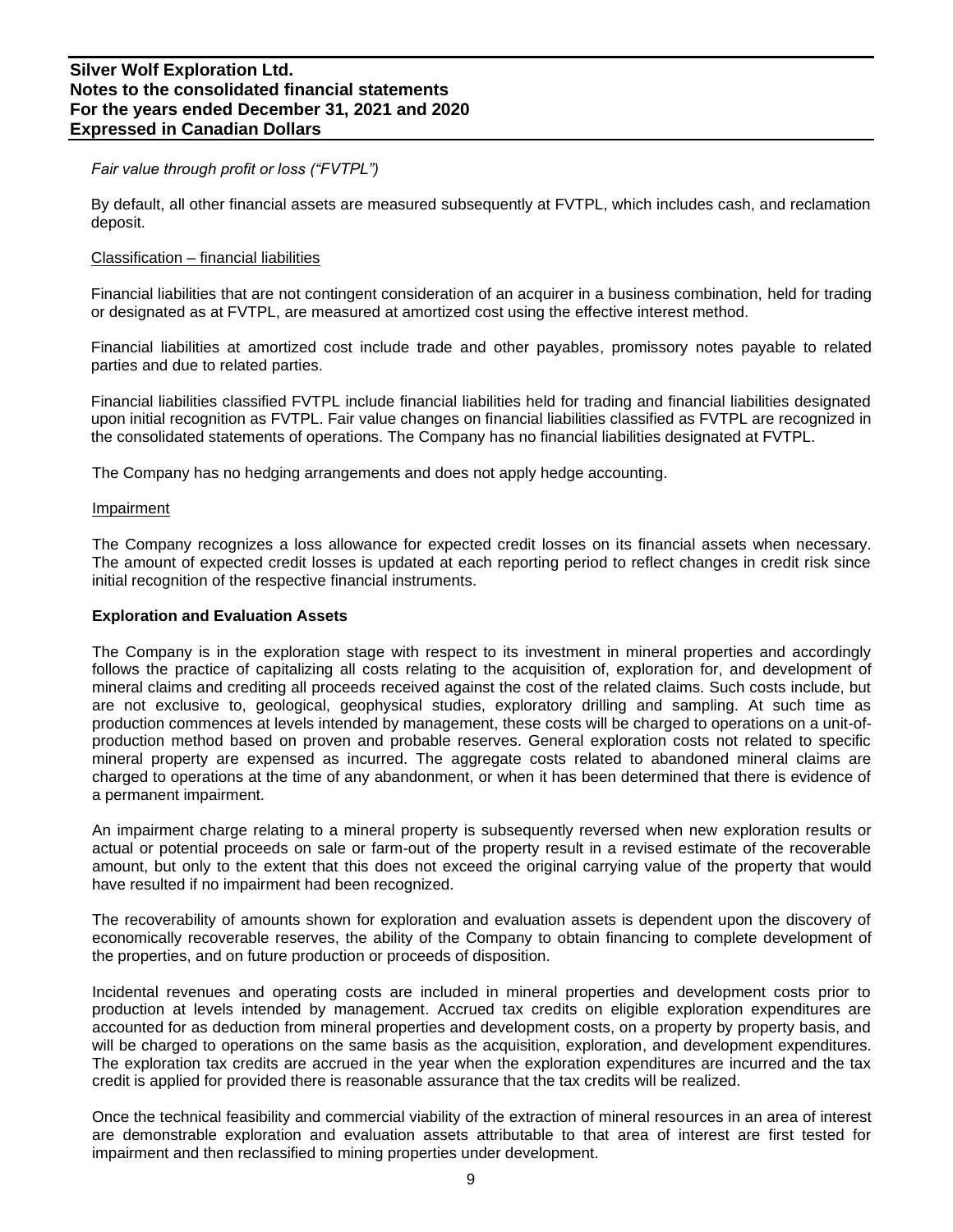All capitalized exploration and evaluation expenditures are monitored for indications of impairment. Where a potential impairment is indicated, assessments are performed for each area of interest. To the extent that exploration expenditure is not expected to be recovered, it is charged to operations.

The amounts shown for exploration and evaluation assets represent net costs incurred to the date of the consolidated financial statements and do not necessarily reflect present or future values.

# **Property, equipment and mining properties**

Property and equipment are recorded at historical cost less accumulated depreciation and any accumulated impairment losses. Historical costs include expenditures that are directly attributable to bringing the asset to a location and condition necessary to operate in a manner intended by management. Such costs are accumulated as construction in progress until the asset is available for use, at which point the asset is classified as plant, equipment and mining properties and depreciation commences.

Accumulated machinery and equipment are depreciated using the straight-line method over their estimated useful lives. When parts of an item of plant and equipment have different useful lives, they are accounted for as separate items (or components) of property and equipment.

Property and equipment are depreciated using the following annual rates and methods:

Office equipment, furniture, and fixtures 3 years straight line balance Computer equipment **Computer Equipment**  $\sim$  5 years straight line balance Machinery and equipment **5** years straight line balance Right of use asset 5 - 20 years straight line

#### **Impairment**

At each financial position reporting date, the carrying amounts of the Company's assets are reviewed to determine whether there is any indication that those assets are impaired. If any such indication exists, the recoverable amount of the asset is estimated in order to determine the extent of the impairment, if any. Where the asset does not generate cash flows that are independent from other assets, the Company estimates the recoverable amount of the cash-generating unit to which the asset belongs.

An asset's recoverable amount is the higher of fair value less costs to sell and value in use. Fair value is determined as the amount that would be obtained from the sale of the asset in an arm's length transaction between knowledgeable and willing parties. In assessing value in use, the estimated future cash flows are discounted to their present value using a pre-tax discount rate that reflects current market assessments of the time value of money and the risks specific to the asset. If the recoverable amount of an asset or cash generating unit is estimated to be less than its carrying amount, the carrying amount of the asset is reduced to its recoverable amount and the impairment loss is recognized in the profit or loss for the year.

Where an impairment loss subsequently reverses, the carrying amount of the asset (or cash-generating unit) is increased to the revised estimate of its recoverable amount. The revised increased carrying amount must not exceed the carrying amount that would have been determined had no impairment loss been recognized for the asset (or cash-generating unit) in prior years. A reversal of an impairment loss is recognized immediately in profit or loss.

# **Share Capital**

Common shares are classified as equity. Transaction costs directly attributable to the issue of common shares and share options are recognized as a deduction from equity, net of any tax effects.

The proceeds from the issue of units are allocated between common shares and share purchase warrants based on the fair value of the warrants issued, with the residual allocated to common shares.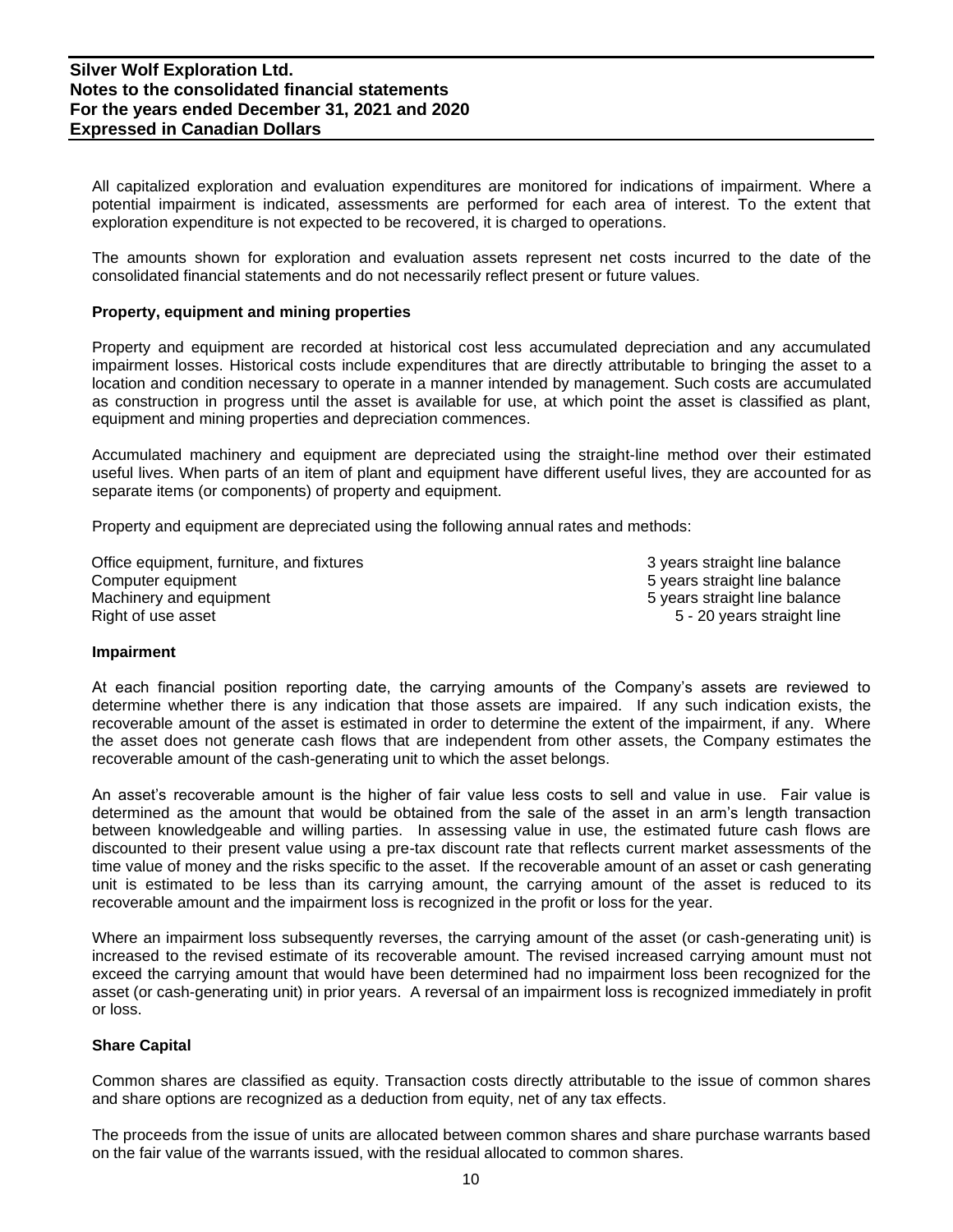The share purchase warrants are recognized at fair value using the Black-Scholes option pricing model or the listed trading price at the date of issue and as vesting occurs. Share purchase warrants are initially recorded into equity reserves and future changes in fair value are not recognized.

Upon exercise of the share purchase warrants, the initial value allocated to equity reserves in reversed and the residual of the cash proceeds over the initial fair value is recorded as to issued capital. On expiry, the equity reserve is reclassified from the warrant reserve to contributed surplus.

# **Share-Based Payment Transactions**

The share option plan allows employees and consultants to acquire shares of the Company. The fair value of options granted is recognized as an employee or consultant expense with a corresponding increase in equity. An individual is classified as an employee when the individual is an employee for legal or tax purposes (direct employee) or provides services similar to those performed by a direct employee.

The fair value is measured at grant date, and each tranche is recognized on the graded vesting method over the period during which the options vest. The fair value of the options granted is measured using the Black-Scholes option pricing model taking into account the terms and conditions upon which the options were granted. At each financial position reporting date, the amount recognized as an expense is adjusted to reflect the actual number of share options that are expected to vest.

# **Income Taxes**

Income tax on the profit or loss for the periods presented comprises current and deferred tax. Income tax is recognized in profit or loss except to the extent that it relates to items recognized directly in equity, in which case it is recognized as equity.

Current tax expense is the expected tax payable on the taxable income for the year, using tax rates enacted or substantively enacted at year end, adjusted for amendments to tax payable with regards to previous years.

Deferred tax is provided using the liability method, providing for temporary differences between the carrying amounts of assets and liabilities for financial reporting purposes and the amounts used for taxation purposes. The following temporary differences are not provided for: goodwill not deductible for tax purposes; the initial recognition of assets or liabilities in a transaction that is not a business combination and that affect neither accounting or taxable profit; and differences relating to investments in subsidiaries to the extent that they will probably not reverse in the foreseeable future. The amount of deferred tax provided is based on the expected manner of realization or settlement of the carrying amount of assets and liabilities, using tax rates enacted or substantively enacted at the statement of financial position date.

A deferred tax asset is recognized only to the extent that it is probable that future taxable profits will be available against which the asset can be utilized. To the extent that the Company does not consider it probable that a future tax asset will be recovered, it provides a valuation allowance against that excess.

Additional income taxes that arise from the distribution of dividends are recognized at the same time as the liability to pay the related dividend.

Deferred tax assets and liabilities are offset when there is a legally enforceable right to set off current tax assets against current tax liabilities, and when they relate to income taxes levied by the same taxation authority and the Company intends to settle its current tax assets and liabilities on a net basis.

# **Provisions**

Provisions are recognized where a legal or constructive obligation has been incurred as a result of past events; it is probable that an outflow of resources embodying economic benefit will be required to settle the obligation; and a reliable estimate of the amount of the obligation can be made. If material, provisions are measured at the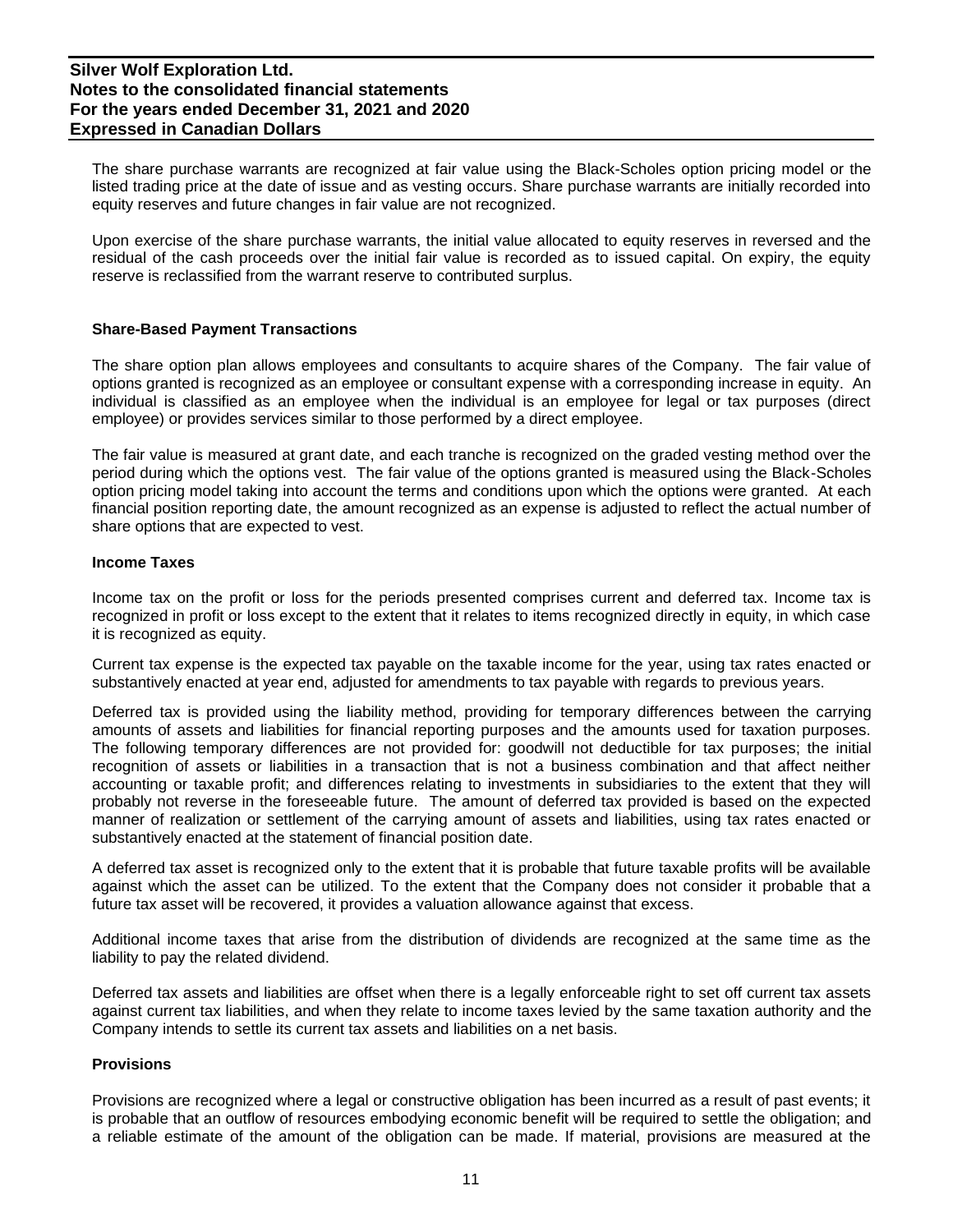present value of the expenditures expected to be required to settle the obligation. The increase in any provision due to passage of time is recognized as accretion expense.

# **Site Restoration Obligation**

An obligation to incur restoration, rehabilitation, and environmental costs arises when environmental disturbance is caused by the exploration, development, or ongoing production of a mineral property interest. Such costs arising from the decommissioning of plant and other site preparation work, discounted to their net present value, are provided for and capitalized at the start of each project to the carrying amount of the asset, as soon as the obligation to incur such costs arises. Discount rates using a pre-tax rate that reflects the time value of money are used to calculate the net present value.

These costs are charged against profit or loss over the economic life of the related asset, through deprecation using either the unit-of-production or the straight-line method. The related liability is adjusted for each year for the unwinding of the discount rate and for changes to the current market-based discount rate, amount or timing of the underlying cash flows needed to settle the obligation. Costs for restoration of subsequent site damage, which is created on an ongoing basis during production are provided for at their net present values and charged against profits as extraction progresses. The Company evaluated its site restoration obligation to be \$3,000 as at December 31, 2021 (2020 - \$3,000).

# **Earnings or Loss per Share**

The Company presents basic and diluted earnings or loss per share data for its common shares, calculated by dividing the earnings or loss attributable to common shareholders of the Company by the weighted average number of common shares outstanding during the year. Diluted earnings or loss per share is determined by adjusting the loss attributable to common shareholders and the weighted average number of common shares outstanding for the effects of all dilutive potential common shares. Diluted earnings or loss per share excludes all dilutive potential common shares if their effect is anti-dilutive.

# **Comprehensive Income (Loss)**

Comprehensive income (loss) is the change in the Company's net assets that results from transactions, events and circumstances from sources other than the Company's shareholders and includes items that are not included in net profit such as unrealized gains or losses on investments, gains or losses on certain derivative instruments, and foreign currency gains or losses related to self-sustaining operations. The Company's comprehensive income and (loss), components of other comprehensive income and (loss) and cumulative translation adjustments are presented in the consolidated statements of operations and comprehensive loss and the consolidated statements of changes in equity.

# **Leases**

Leases in which the Company assumes substantially all risks and rewards of ownership are classified as finance leases. Assets held under finance leases are recognized at the lower of the fair value and present value of the minimum lease payments at inception of the lease, less accumulated depreciation and impairment losses. The corresponding liability is recognized as a finance lease obligation. Lease payments are apportioned between finance charges and reduction of the lease obligation to achieve a constant rate of interest on the remaining liability. Finance charges are recorded as a finance expense within profit and loss, unless they are attributable to qualifying assets, in which case they are capitalized.

Operating lease payments are recognized on a straight-line basis over the lease term, except where another systematic basis is more representative of the time pattern in which economic benefits from the leased asset are consumed, in which case that systematic basis is used. Operating lease payments are recorded within profit and loss unless they are attributable to qualifying assets, in which case they are capitalized.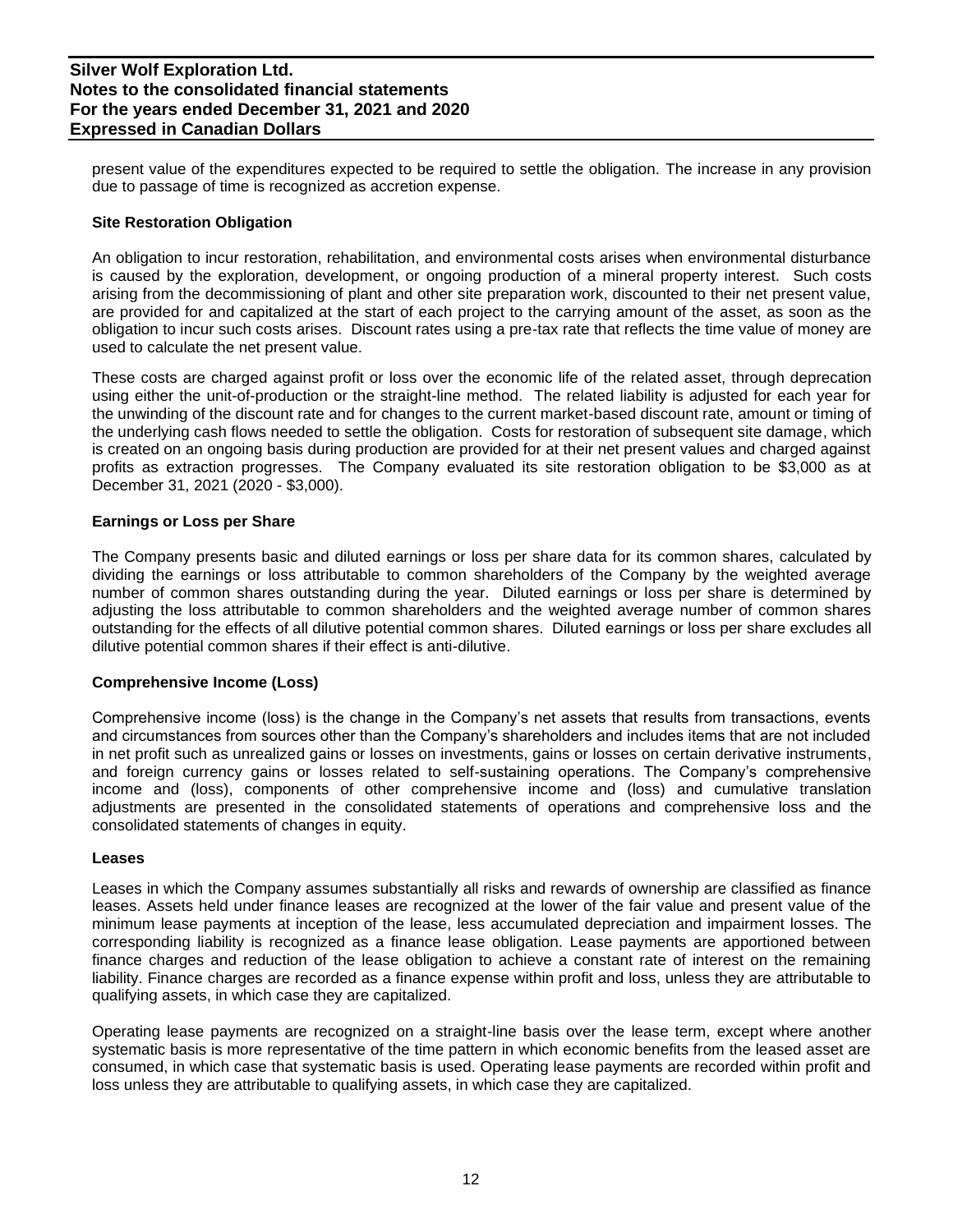# **4. RECENT ACCOUNTING PRONOUNCEMENTS**

# **Application of new and revised accounting standards:**

# *Interest Rate Benchmark Reform – Phase 2 (Amendments to IFRS 9, IAS 39, IFRS 7, IFRS 4 and IFRS 16)*

The amendments in Interest Rate Benchmark Reform – Phase 2 (Amendments to IFRS 9, IAS 39, IFRS 7, IFRS 4 and IFRS 16) introduce a practical expedient for modifications required by the reform, clarify that hedge accounting is not discontinued solely because of the IBOR reform, and introduce disclosures that allow users to understand the nature and extent of risks arising from the IBOR reform to which the entity is exposed to and how the entity manages those risks as well as the entity's progress in transitioning from IBORs to alternative benchmark rates, and how the entity is managing this transition.

The amendments were applied effective January 1, 2021, and did not have a material impact on the Company's financial statements.

# **Future Changes in Accounting Policies Not Yet Effective as at December 31, 2021:**

# *Property and Equipment — Proceeds before Intended Use (Amendments to IAS 16)*

The amendments prohibit deducting from the cost of an item of property, plant and equipment any proceeds from selling items produced while bringing that asset to the location and condition necessary for it to be capable of operating in the manner intended by management. Instead, an entity recognizes the proceeds from selling such items, and the cost of producing those items, in profit or loss. The amendments are applied on or after the first annual reporting period beginning on or after January 1, 2022, with early application permitted. The amendments are applied retrospectively, but only to items of property, plant and equipment that are brought to the location and condition necessary for them to be capable of operating in the manner intended by management on or after the beginning of the earliest period presented in the financial statements in which the Company first applies the amendments. The Company will recognize the cumulative effect of initially applying the amendments as an adjustment to the opening balance of retained earnings at the beginning of that earliest period presented. This amendment will impact the Company's future accounting for proceeds from mineral sales prior to reaching commercial production at levels intended by management, however there is no impact upon adoption on January 1, 2022.

# *Classification of Liabilities as Current or Non-Current (Amendments to IAS 1)*

The amendments aim to promote consistency in applying the requirements by helping companies determine whether, in the statement of financial position, debt and other liabilities with an uncertain settlement date should be classified as current (due or potentially due to be settled within one year) or non-current. The amendments are applied on or after the first annual reporting period beginning on or after January 1, 2023, with early adoption permitted. This amendment is not expected to have a material impact on the Company's financial statements.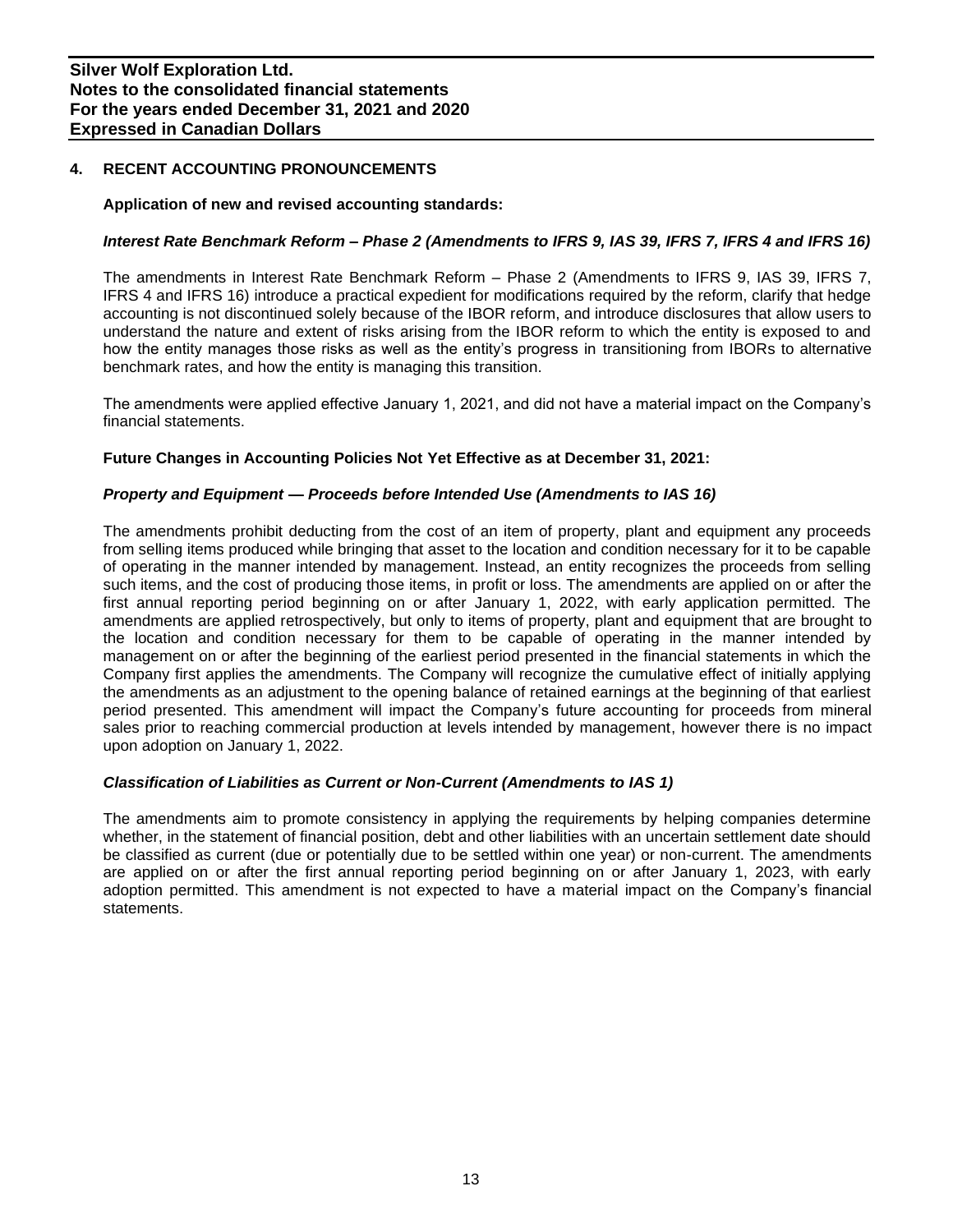# **5. INVESTMENTS**

Investments consist of the following:

|                          |           |           | Accumulated  | December   | December 31,  |
|--------------------------|-----------|-----------|--------------|------------|---------------|
|                          | Number of |           | Unrealized   | 31.2021    | 2020          |
|                          | Shares    | Cost      | Gain/(Loss)  | Fair Value | Fair Value    |
| Garibaldi Resources Corp | 190.000   | \$592,800 | \$ (545.300) | 47.500     | 83,600<br>\$. |
|                          |           | \$592,800 | (545,300)    | 47.500     | 83.600        |

# **6. EXPLORATION AND EVALUATION ASSETS**

Exploration and evaluation assets consist of the following:

|                                             | Ana Maria & El   | <b>Silver Stream</b> |               |
|---------------------------------------------|------------------|----------------------|---------------|
|                                             | Laberinto Option | Claims               | Total         |
| Balance, January 1, 2020                    | \$               | \$<br>306,844        | \$<br>306,844 |
|                                             |                  |                      |               |
| Exploration costs incurred during the year: |                  |                      |               |
| Acquisition costs                           | 4,409            |                      | 4,409         |
|                                             |                  |                      |               |
| Balance, December 31, 2020                  | 4,409            | 306,844              | 311,253       |
|                                             |                  |                      |               |
| Exploration costs incurred during the year: |                  |                      |               |
| Acquisition costs                           | 147,370          |                      | 147,370       |
| Geological consulting                       | 204,865          |                      | 204,865       |
| Field expenditures                          | 200,836          |                      | 200,836       |
| Mapping                                     | 168,516          |                      | 168,516       |
| Taxes and Licensing                         | 34,064           | 16,775               | 50,839        |
| Assays                                      | 24,653           |                      | 24,653        |
| Impairment charges                          |                  | (323, 619)           | (323, 619)    |
|                                             |                  |                      |               |
| Balance, December 31, 2021                  | \$<br>784,713    | \$                   | 784,713<br>\$ |

# Ana Maria & Laberinto Properties

During 2020, the Company announced the signing of an option agreement (the "Option Agreement") with Avino Silver & Gold Mines Ltd. ("Avino"), a company with directors and management in common, as optionor. Pursuant to the terms of the Option Agreement, the Company was granted the exclusive right to acquire an 100% interest in the Ana Maria and El Laberinto properties in Mexico (the "Option"), in consideration of the issuance to Avino of share purchase warrants to acquire 300,000 common shares of the Company at an exercise price of \$0.20 per share for a period of 36 months from the date of the TSX Venture Exchange's final approval date of the Option Agreement of March 8, 2021.

During year ended December 31, 2021, the Company received final acceptance from the TSX Venture Exchange and issued to Avino the share purchase warrants to acquire 300,000 common shares and issued 131,718 common shares at an average price of \$0.3796, valued at \$50,000, to satisfy the terms laid out in Item 1 a) of the Option Agreement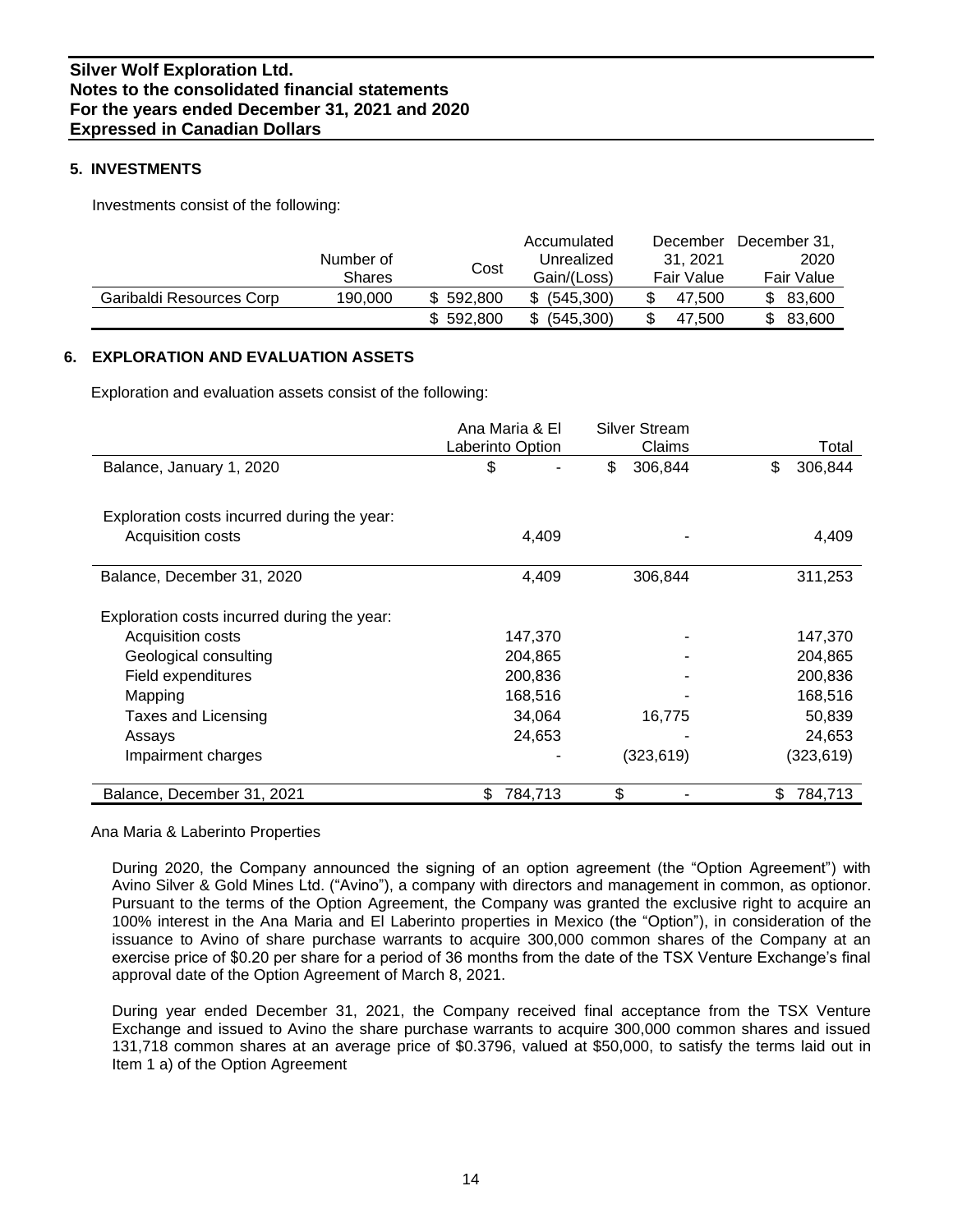In order to exercise the Option, the Company will:

- 1. Pay or issue to Avino a total of \$600,000 in cash or common shares of the Company as follows:
	- a. \$50,000 in common shares of the Company within 30 days of March 8, 2021;
		- b. A further \$50,000 on or before March 8, 2022;
		- c. A further \$100,000 on or before March 8, 2023;
		- d. A further \$200,000 on or before March 8, 2024; and
		- e. A further \$200,000 on or before March 8, 2025; and
- 2. Incur a total of \$750,000 in exploration expenditures on the properties, as follows:
	- a. \$50,000 on or before March 8, 2022;
	- b. A further \$100,000 on or before March 8, 2023; and
	- c. A further \$600,000 on or before March 8, 2025.

All share issuances will be based on the average volume weighted trading price of the Company's shares on the TSX Venture Exchange for the ten (10) trading days immediately preceding the date of issuance of the shares, and the shares will be subject to resale restrictions under applicable securities legislation for 4 months and a day from their date of issue.

Any exploration expenditures in excess of any period stated above will be applied towards the next succeeding period's minimum requirements. During the option period, the Company will also assume liability and be responsible for all required semi-annual property payments required to maintain the properties in good standing.

The Company also granted to Avino a right of first refusal on 60 days' notice to Avino to purchase and process any ore or concentrate extracted from the properties under a custom milling contract at Avino's mine facilities.

# *Ana Maria Property*

The Ana Maria property is located 21 kilometres (km) northwest of the City of Gómez Palacio and the adjacent City of Torreón, and 1 km north of the town of Dinimita, in the municipality of Gómez Palacio, Durango, Mexico. The claims are located in the Minitas mining district in the Guadalupe Victoria mining region. The property consists of 9 mining concessions encompassing 2,549 hectares ("ha").

# *Laberinto Property*

The Laberinto Property is located in the "Sierra de la Silla" northwest of the town of Francisco I. Madero in the municipality of Panuco de Coronado. It is approximately 60 kilometres northeast of the city of Durango City, México. The property consists of mining concession encompassing 91.7 ha.

b) Silver Stream Claims

The Company has a 100% interest in two mineral claims in the Lillooet mining district of British Columbia, subject to a 3% net smelter returns royalty, known as Silver Stream 1 and Silver Stream 2 claims, collectively the Silver Stream Claims. The claims comprising the Silver Stream Claims remain in good standing until July 29, 2022.

As of December 31, 2021, the Company performed an evaluation of the exploration and evaluation asset at Silver Stream and recorded an impairment charge of \$323,619 against the carrying value, reducing the carrying value to nil.

The impairment charge results from the Company's decision in 2021 to focus its efforts and resources on the Ana Maria and Laberinto properties.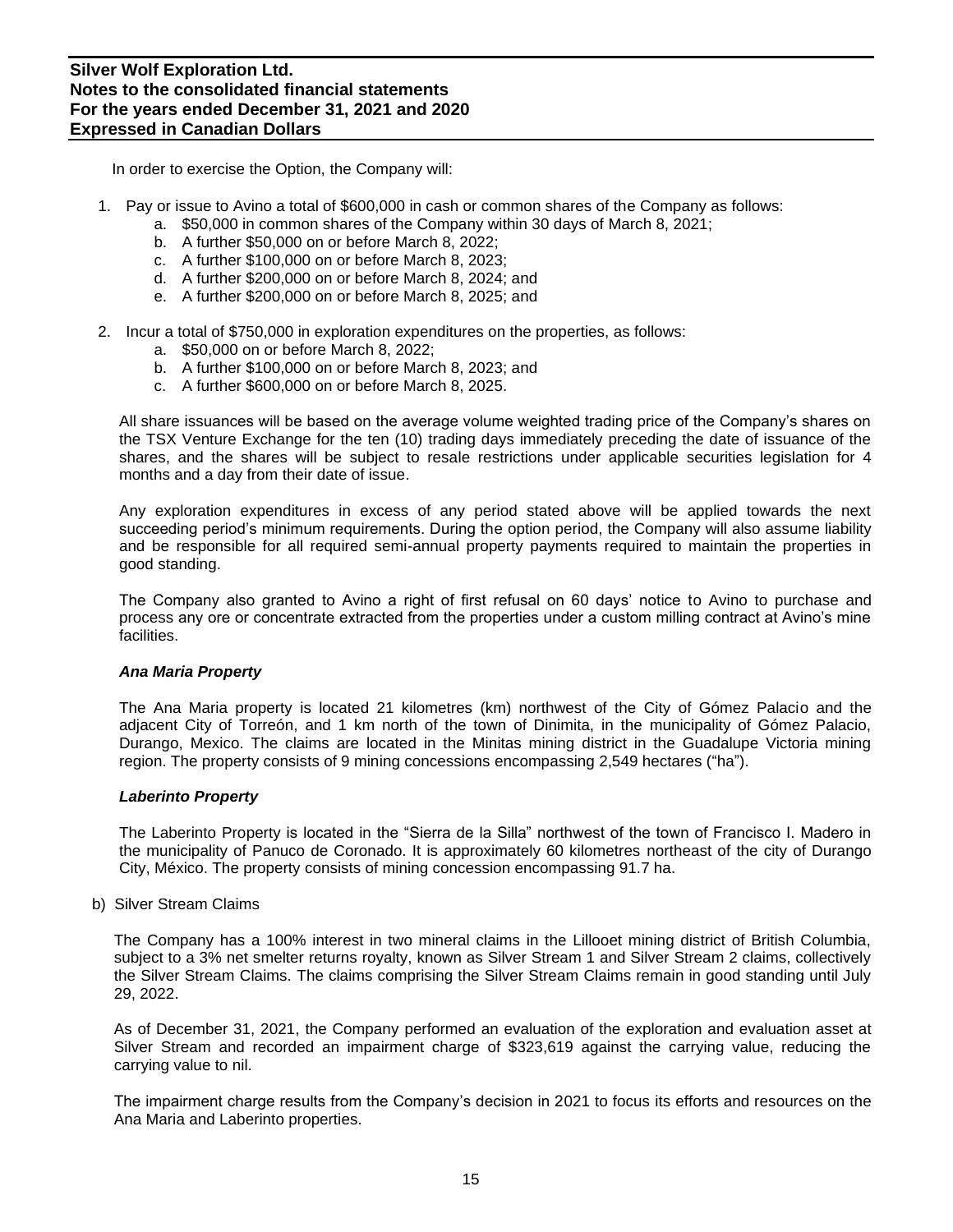# **7. PROPERTY AND EQUIPMENT**

|                                                                          | <b>Right of Use</b><br><b>Asset</b><br>(Note 8) | Office equipment,<br>furniture, and<br>fixtures | Computer<br>equipment | <b>Machinery</b><br>and<br>equipment | <b>Total</b> |
|--------------------------------------------------------------------------|-------------------------------------------------|-------------------------------------------------|-----------------------|--------------------------------------|--------------|
| <b>COST</b>                                                              | \$                                              | \$                                              | \$                    | \$                                   | \$           |
| Balance at January 1, 2020                                               |                                                 |                                                 |                       |                                      |              |
| <b>Additions / Transfers</b><br>Effect of movements in<br>exchange rates | 61,853                                          |                                                 |                       |                                      | 61,853       |
| Balance at December 31, 2020                                             | 61,853                                          |                                                 |                       |                                      | 61,853       |
| <b>Additions / Transfers</b><br>Effect of movements in<br>exchange rates | 35,681                                          | 2,762                                           | 8,891                 | 2,741                                | 50,075       |
| Balance at December 31, 2021                                             | 97,534                                          | 2,762                                           | 8,891                 | 2,741                                | 111,928      |
| <b>ACCUMULATED DEPLETION</b><br><b>AND DEPRECIATION</b>                  |                                                 |                                                 |                       |                                      |              |
| Balance at January 1, 2020                                               |                                                 |                                                 |                       |                                      |              |
| <b>Additions / Transfers</b><br>Effect of movements in<br>exchange rates | 5,807                                           |                                                 |                       |                                      | 5,807        |
| Balance at December 31, 2020                                             | 5,807                                           |                                                 |                       |                                      | 5,807        |
| <b>Additions / Transfers</b><br>Effect of movements in<br>exchange rates | 10,759                                          | 169                                             | 1,670                 | 101                                  | 12,699       |
| Balance at December 31, 2021                                             | 16.566                                          | 169                                             | 1,670                 | 101                                  | 18,506       |
| <b>NET BOOK VALUE</b>                                                    |                                                 |                                                 |                       |                                      |              |
| At December 31, 2021                                                     | 80,968                                          | 2,593                                           | 7,221                 | 2,640                                | 93,422       |
| At December 31, 2020                                                     | 56,046                                          |                                                 |                       |                                      | 56,046       |
| At January 1, 2020                                                       |                                                 |                                                 |                       |                                      |              |

# **8. LEASE LIABILITY AND RIGHT-OF-USE ASSET**

# (a) Right-of-use asset

The Company shares office space with other companies related to it by virtue of certain directors and management in common (Note 11). In 2020 the Company recognized a right-of-use asset in relation to its share of office space lease allocated through Oniva International Services Corp. ("Oniva")

|                        | December 31, |           |    | December 31, |  |
|------------------------|--------------|-----------|----|--------------|--|
|                        |              | 2021      |    | 2020         |  |
| Balance, beginning     | \$           | 56,046    |    | 30,969       |  |
| Additions              |              | 35,681    |    | 30,884       |  |
| Changes to lease terms |              | -         |    |              |  |
| Depreciation           |              | (10, 759) |    | (5,807)      |  |
| Balance, ending        |              | 80,968    | \$ | 56,046       |  |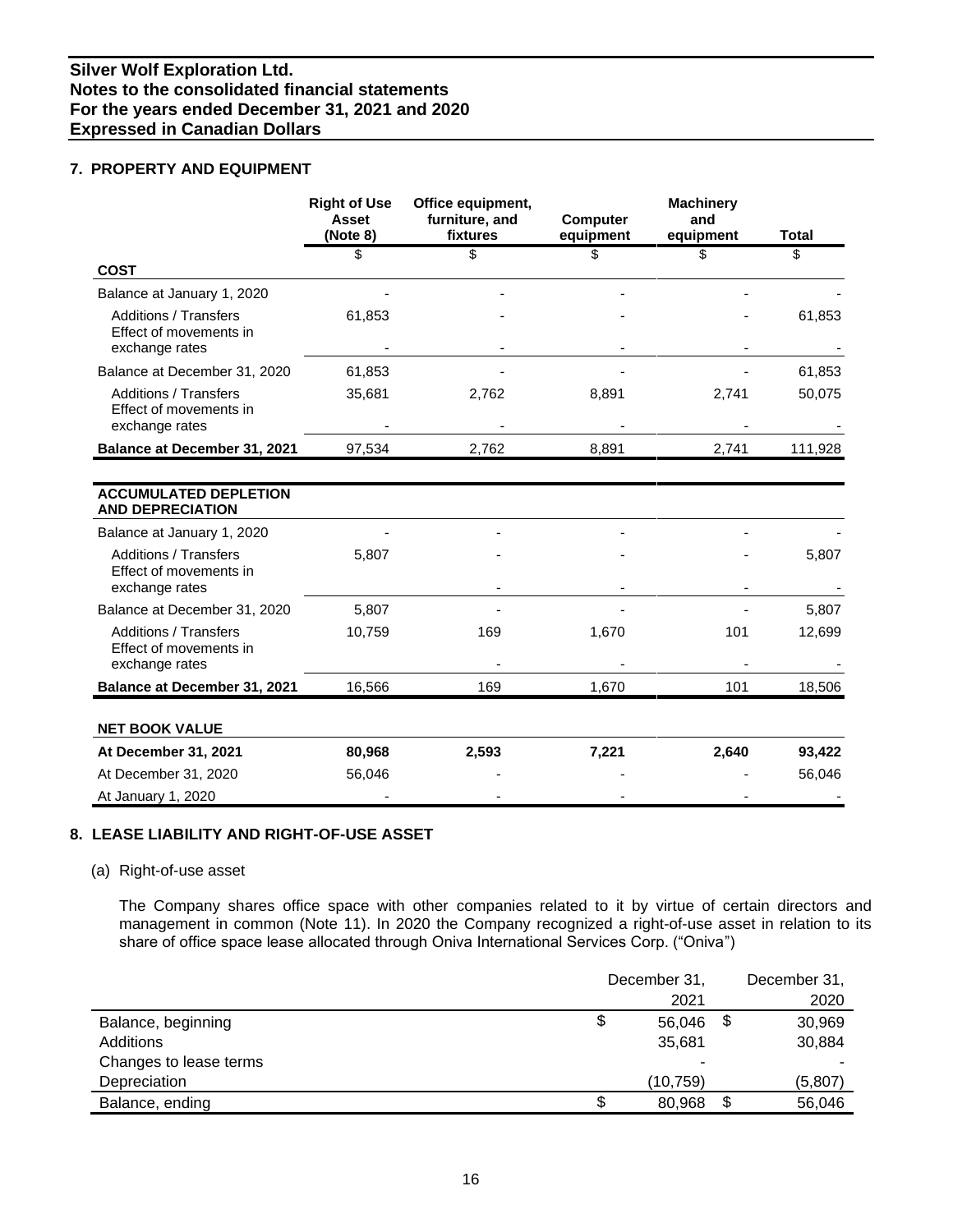# (b) Lease liability

The contractual maturities and interest charges in respect of the Company's lease obligations in connection with its share of the office lease are as follows:

|                                                   | December 31, |           | December 31, |           |
|---------------------------------------------------|--------------|-----------|--------------|-----------|
|                                                   |              | 2021      |              | 2020      |
| Not later than one year                           | \$           | 29,837    | \$           | 16,739    |
| Later than one year and not later than five years |              | 71,597    |              | 57,320    |
| Later than five years                             |              |           |              |           |
| Less: future interest charges                     |              | (18, 311) |              | (16, 101) |
| Present value of lease payments                   |              | 83,123    |              | 57,958    |
| Less: current portion                             |              | (21, 304) |              | (10, 516) |
| Non-current portion                               |              | 61,819    | \$.          | 47,442    |

During the years ended December 31, 2021 and 2020, the Company and Oniva amended the share of rental expense allocated to Silver Wolf. As a result, the Company recognized a lease modification and adjusted the right-of-use asset and lease liability.

(c) Amounts Recognized in Statement of Operations and Comprehensive Loss

Payments relating to short-term leases recognized as an expense during the year ended December 31, 2021 and 2020, totalled \$Nil.

Amounts Recognized in Statement of Cash Flows

Cash payments relating to short-term leases during the year ended December 31, 2021 and 2020, totalled \$Nil.

# **9. RECLAMATION DEPOSIT**

As at December 31, 2021 and 2020, the Company has hypothecated a term deposit in the amount of \$3,000 as security to the Province of British Columbia for future mineral claims site reclamation costs.

# **10. SHARE CAPITAL**

- (a) Authorized: Unlimited common shares without par value.
- (b) Issued during 2021 and 2020:

During the year ended December 31, 2021, the Company closed a non-brokered private placement of 5,000,000 shares at a price of \$0.20 per unit for gross proceeds of \$1,000,000.

During the year ended December 31, 2021, the Company closed a non-brokered private placement of 750,000 units at a price of \$0.25 per unit for gross proceeds of \$187,500. Each unit consists of one common share and one half (1/2) of a non-transferable common share purchase warrant to purchase a common share at an exercise price of \$0.35.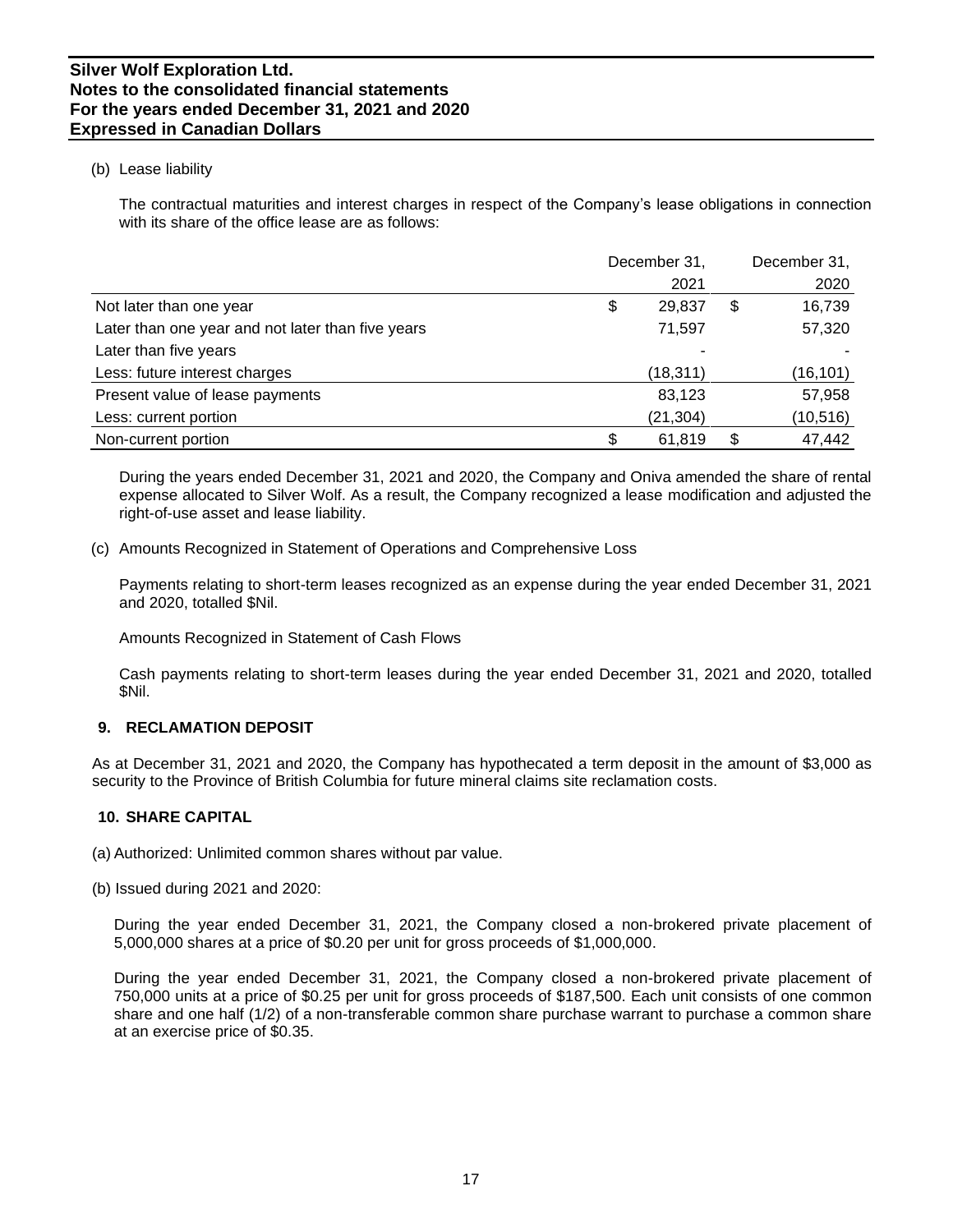During the year ended December 31, 2021, the Company received final acceptance from the TSX Venture Exchange ("TSX-V") and issued to Avino the share purchase warrants to acquire 300,000 common shares and issued 131,718 common shares at an average price of \$0.3796, valued at \$50,000, to satisfy the terms laid out in Item 1 a) of the Option Agreement. See Note 6 for details on the Option Agreement. The shares issued were recorded to share capital at a fair value of \$51,370, which represents the closing TSX-V share price on the date of issuance.

During the year ended December 31, 2021, the Company received proceeds of \$150,500 upon exercise of 1,205,000 share purchase warrants, which includes the exercise by Avino of 300,000 share purchase warrants for proceeds of \$60,000.

During the year ended December 31, 2020, 1,651,587 common shares were issued to settle promissory notes payable.

#### (c) Share purchase warrants

At December 31, 2021, the Company had 695,250 (2020 – 1,225,250) share purchase warrants outstanding and exercisable. Continuity of share purchase warrants is as follows:

|                                                |                    | <b>Weighted Average</b> |
|------------------------------------------------|--------------------|-------------------------|
|                                                | Number of Warrants | <b>Exercise Price</b>   |
| Outstanding and exercisable, January 1, 2020   | 1,725,250          | \$0.31                  |
| Expired                                        | (500,000)          | \$0.50                  |
| Outstanding and exercisable, December 31, 2020 | 1,225,250          | \$0.23                  |
| <b>Issued</b>                                  | 675,000            | \$0.28                  |
| Exercised                                      | (1,205,000)        | \$0.12                  |
| Outstanding and exercisable, December 31, 2021 | 695,250            | \$0.47                  |

At December 31, 2021, weighted average remaining contractual life of warrants outstanding was 1.47 years  $(2020 - 0.91 \text{ years}).$ 

The following table summarizes information about the Company's warrants outstanding at December 31, 2021:

| Expiry Date        | Exercise Price | <b>Warrants Outstanding</b><br>and Exercisable |
|--------------------|----------------|------------------------------------------------|
| September 15, 2022 | \$0.60         | 320,250                                        |
| June 20, 2023      | \$0.35         | 375,000                                        |
|                    |                | 695,250                                        |

# (d) Stock option plan

The Company established a stock option plan, under which it may grant stock options totalling in aggregate up to 10% of the Company's total number of shares issued and outstanding on a non-diluted basis, and to any one optionee in a 12 month period not to exceed 5% of the total number of shares issued and outstanding on a non-diluted basis. The stock option plan limits the options issuable within a one-year period to regular employees and persons providing investor-relation or consulting services to 5% and 2% respectively of the Company's total number of issued and outstanding shares on a non-diluted basis on the date of grant.

The stock options are fully vested on the date of grant. The option price must be greater or equal to the discounted market price on the grant date, and the option expiry date can not exceed five years after the grant date.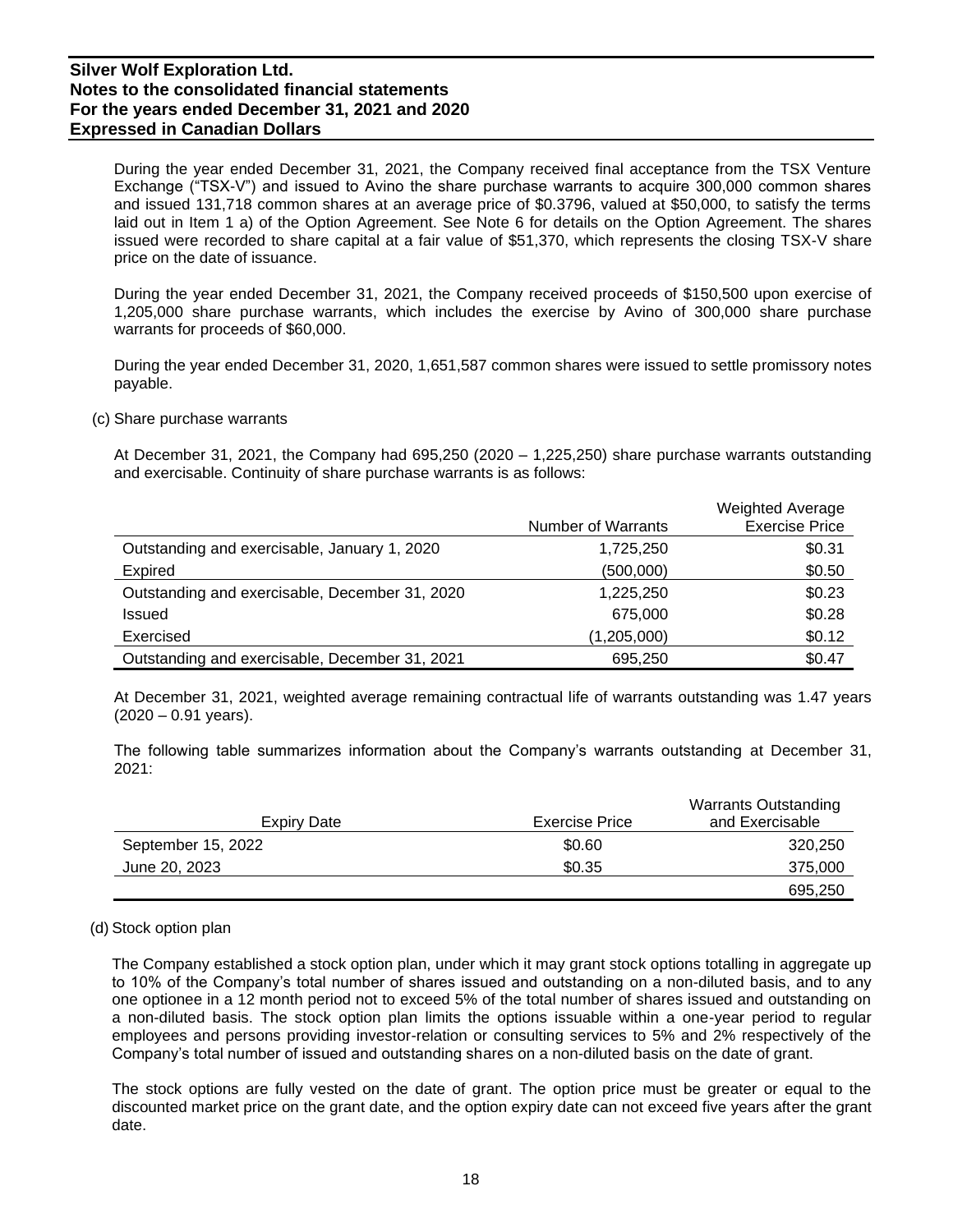Continuity of stock options is as follows:

|                                                | Number of Options | <b>Weighted Average</b><br><b>Exercise Price</b> |
|------------------------------------------------|-------------------|--------------------------------------------------|
| Outstanding and exercisable, January 1, 2020   | 1,495,000         | \$0.40                                           |
| Forfeited                                      | (305,000)         | \$0.42                                           |
| Outstanding and exercisable, December 31, 2020 | 1,190,000         | \$0.40                                           |
| Granted                                        | 1,000,000         | \$0.20                                           |
| Forfeited                                      | (35,000)          | \$0.20                                           |
| Outstanding, December 31, 2021                 | 2,155,000         | \$0.31                                           |
| Outstanding and exercisable, December 31, 2021 | 2,155,000         | \$0.31                                           |

Details of stock options outstanding and exercisable are as follows:

| Expiry Date       | Exercise Price | <b>Options Outstanding</b><br>and Exercisable |
|-------------------|----------------|-----------------------------------------------|
| February 23, 2022 | \$0.39         | 990,000                                       |
| June 23, 2022     | \$0.44         | 200,000                                       |
| January 8, 2026   | \$0.20         | 965,000                                       |
|                   |                | 2,155,000                                     |

As at December 31, 2021, the weighted average remaining contractual life of stock options outstanding was 1.91 years (December 31, 2020 – 1.20 years).

Option pricing requires the use of highly subjective estimates and assumptions including the expected stock price volatility. The expected volatility used in valuing stock options is based on volatility observed in historical periods. Changes in the underlying assumptions can materially affect the fair value estimates.

The fair value of the options granted during the year ended December 31, 2021 was calculated using the Black-Scholes model with the following weighted average assumptions:

|                                           | 2021    |
|-------------------------------------------|---------|
| Weighted average assumptions:             |         |
| Share price                               | 0.20    |
| Risk-free interest rate                   | 0.44%   |
| Expected dividend yield                   | 0%      |
| Expected option life (years)              | 5.00    |
| Expected stock price volatility           | 132.77% |
| Weighted average fair value at grant date | \$0.18  |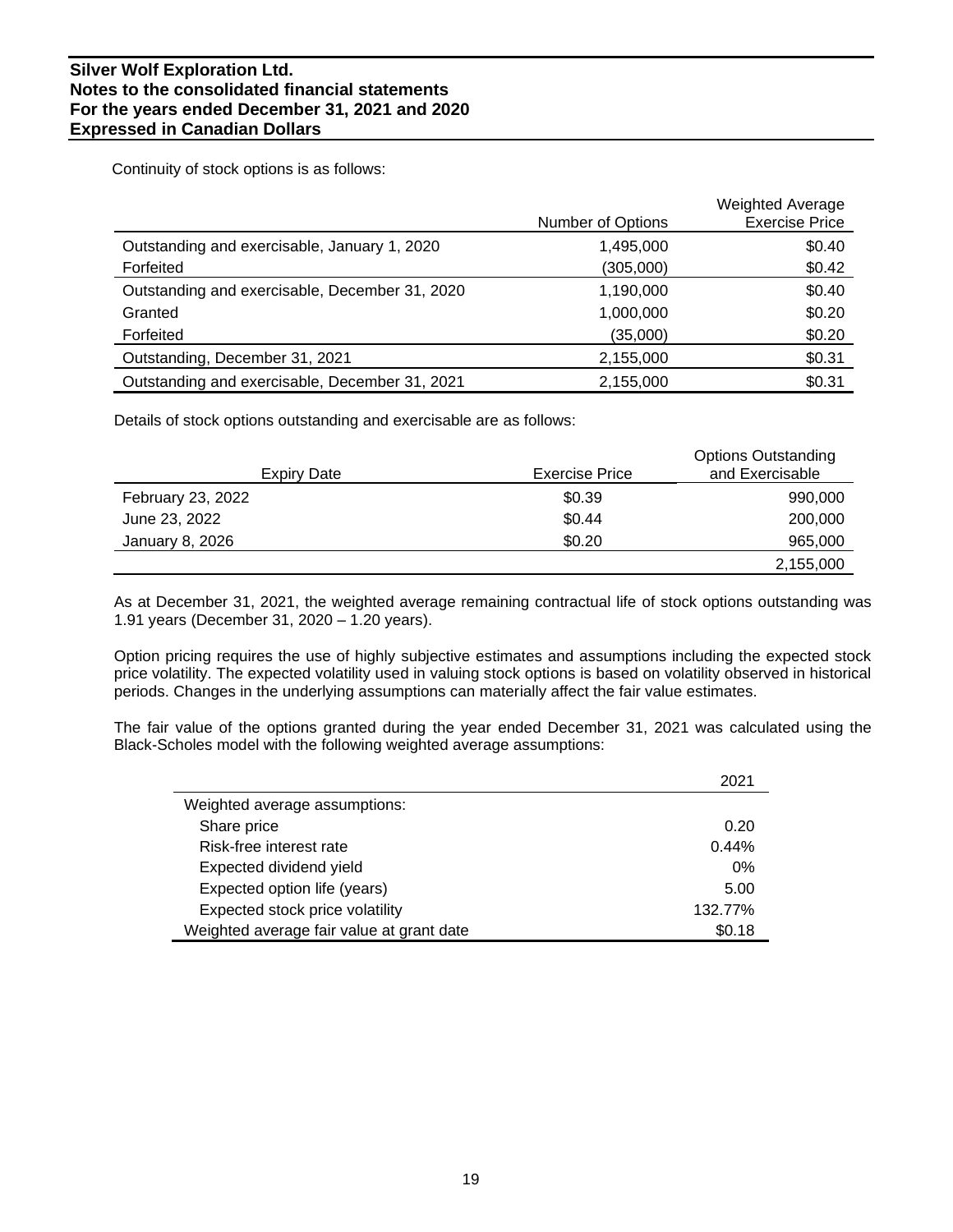# (e) Loss per share

The calculations for basic and diluted earnings per share are as follows:

|                                                       | 2021          | 2020          |
|-------------------------------------------------------|---------------|---------------|
| Net loss for the year                                 | \$ (944, 586) | \$ (253, 729) |
| Basic weighted average number of shares outstanding   | 28,642,845    | 22,729,764    |
| Effect of dilutive share options and warrants (i)     |               |               |
| Diluted weighted average number of shares outstanding | 28,642,845    | 22,729,764    |
| Basic loss per share                                  | (0.03)        | (0.01)        |
| Diluted loss per share (i)                            | (0.03)        | (0.01)        |

(i) As the effect of dilutive share options and warrants is anti-dilutive on loss per share, the diluted amounts presented are the same as the basic loss per share amounts.

# **11. RELATED PARTY TRANSACTIONS AND BALANCES**

(a) Key management compensation

The Company has identified its directors and certain senior officers as its key management personnel. The compensation costs for key management personnel are as follows:

|                                         |    | 2021    | 2020           |
|-----------------------------------------|----|---------|----------------|
| Salaries, benefits, and consulting fees | J. | 33.170  | 15.222         |
| Share-based payments                    |    | 108,000 | $\blacksquare$ |
|                                         |    | 141.170 | 15,222         |

# (b) Amounts due to related parties

In the normal course of operations the Company transactions with companies related to its directors or officers. All amounts payable are non-interest bearing, unsecured, and due on demand. As at December 31, 2021 and 2020 the following amounts were due to related parties:

|                                    | December 31,<br>2021 | December 31,<br>2020 |
|------------------------------------|----------------------|----------------------|
| Oniva International Services Corp. | 78.859               | 73,090               |
|                                    | 78.859               | 73,090               |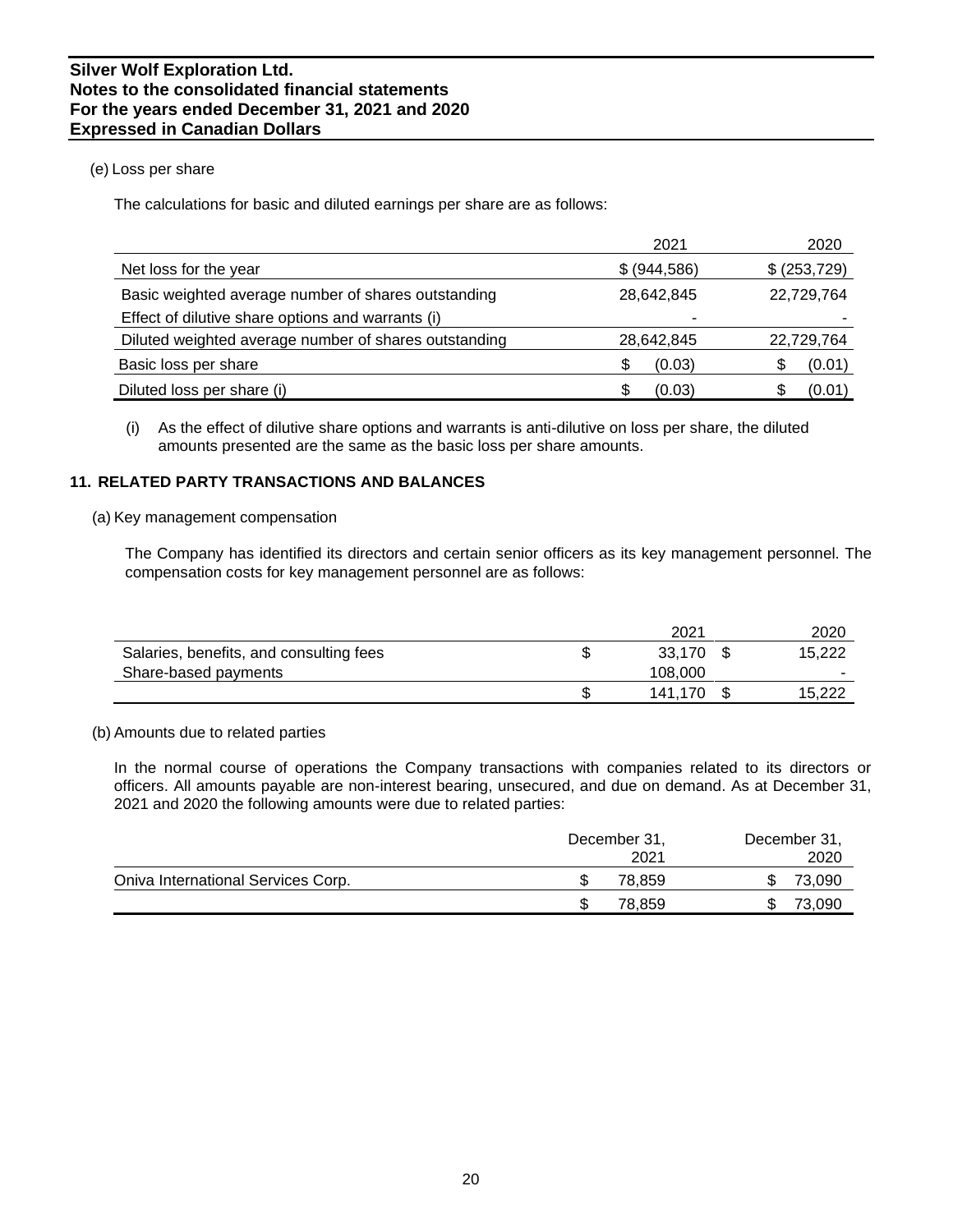# (c) Promissory notes issued to related parties

|                                                               | Intermark Capital Corp. |  |    | Oniva                |                      |  |    |                      |
|---------------------------------------------------------------|-------------------------|--|----|----------------------|----------------------|--|----|----------------------|
|                                                               | December 31,<br>2021    |  |    | December 31,<br>2020 | December 31,<br>2021 |  |    | December 31,<br>2020 |
| Beginning balance                                             | \$                      |  | \$ | 29,458               | \$                   |  | \$ | 198,538              |
| Borrowing                                                     |                         |  |    | 5,250                |                      |  |    |                      |
| Shares issued to settle debt                                  |                         |  |    | (44, 888)            |                      |  |    | (268, 914)           |
| Unwinding of the discount<br>Fair market value adjustment and |                         |  |    | 1.794                |                      |  |    | 12,091               |
| loss on settlement                                            |                         |  |    | 8,386                |                      |  |    | 58,285               |
| Ending balance                                                |                         |  |    |                      | \$                   |  |    |                      |

On August 14, 2020 the Company announced that it has entered into debt settlement agreements with two of its principal creditors, Oniva International Services Corp., which provides administrative services to the Company, and Intermark Capital Corp., which provides management services to the Company, through the Company's President & CEO, David Wolfin.

The Company settled an aggregate of \$330,318 in indebtedness in exchange for the issuance of a total of 1,651,587 common shares at a deemed price of \$0.20 per share. The shares were issued on September 18, 2020 and were valued at \$0.19 per share. The shares were subject to resale restrictions for a period of 4 months and a day from their issuance. As a result of the settlement, and in 2020, the Company recognized a loss on settlement of \$66,671.

# (d) Related party transactions

During the year ended December 31, 2021, \$222,299 (2020 - \$67,854) was charged for office, occupancy, miscellaneous costs and salaries, and administrative services paid on behalf of the Company by Oniva. Further, the Company paid \$5,892 of administrative fees during the year ended December 31, 2021 (2020 - \$1,717) to Oniva.

The Company takes part in a cost-sharing arrangement to reimburse Oniva for a variable percentage of its overhead expenses, to reimburse 100% of its out-of-pocket expenses incurred on behalf of the Company, and to pay a percentage fee based on the total overhead and corporate expenses. The arrangement may be terminated with one-month notice by either party.

# **12.FINANCIAL INSTRUMENTS**

The fair values of the Company's cash, promissory notes payable to related parties, trade and other payables, and amounts due to related party approximate their carrying values because of the short-term nature of these instruments. The fair value of the Company's investments is detailed in Note 5.

The Company's financial instruments are exposed to certain financial risks comprising credit risk, liquidity risk and market risk.

(a) Credit Risk

Credit risk is the risk that one party to a financial instrument will cause a financial loss for the other party by failing to discharge an obligation. The Company's cash is exposed to credit risk. The Company manages credit risk, in respect of cash, by maintaining the majority of cash at high credit rated Canadian financial institutions. Concentration of credit risk exists with respect to the Company's cash, as the majority of the amounts are held with a single Canadian financial institution.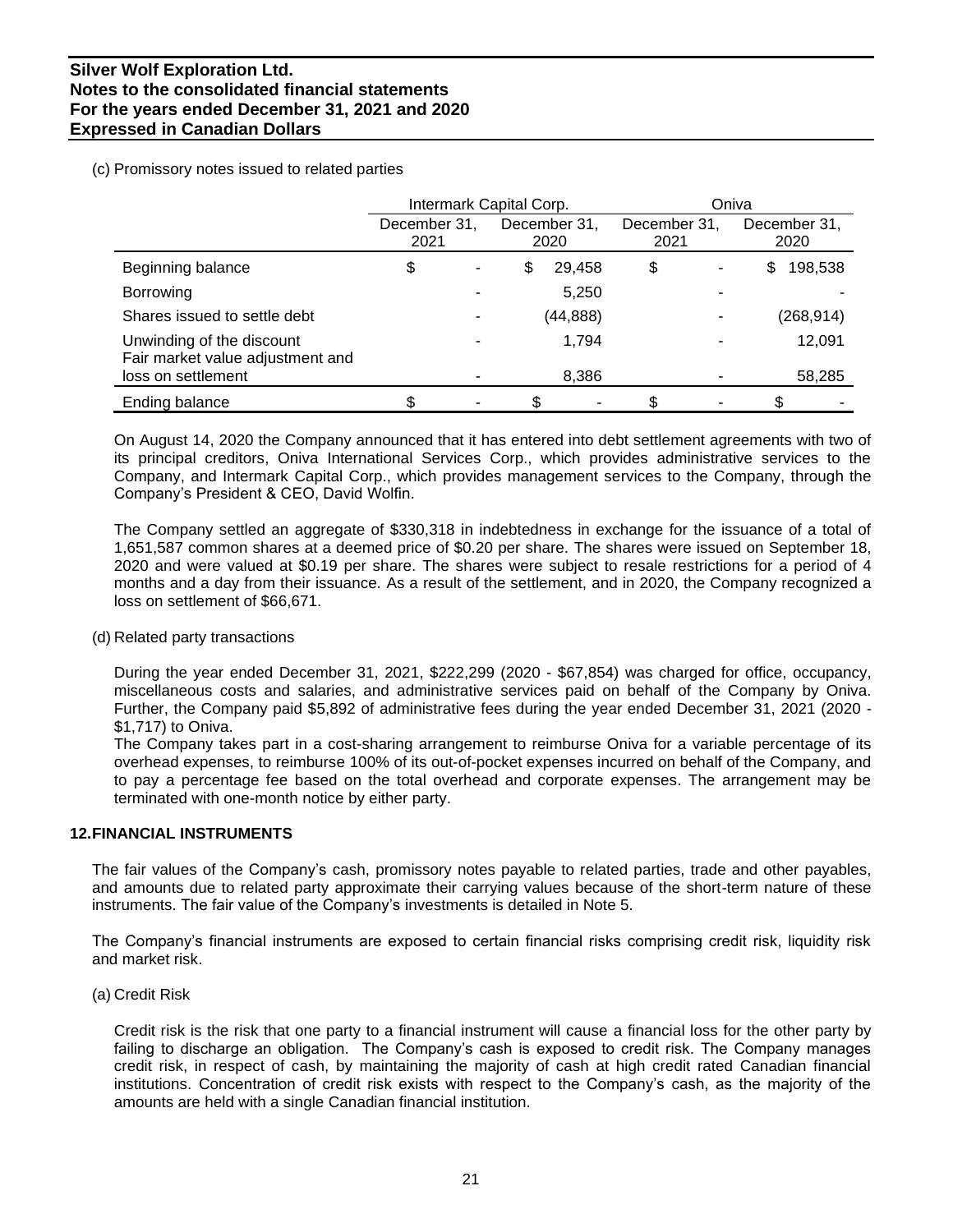# (b) Liquidity Risk

Liquidity risk is the risk that the Company will encounter difficulty in satisfying financial obligations as they become due. The Company manages its liquidity risk by forecasting cash flows required by operations and anticipated investing and financing activities. At December 31, 2021, the Company had cash in the amount of \$364,784 (December 31, 2020 - \$26,027) in order to meet short-term business requirements. At December 31, 2021, the Company had current liabilities of \$277,245 (2020 – \$112,022). Trade and other payable have contractual maturities of approximately 30 to 90 days, or are due on demand and are subject to normal trade terms.

The maturity profiles of the Company's contractual obligations and commitments as at December 31, 2021, are summarized as follows:

|                           | Total   | <b>Less Than</b><br>1 Year | 1-5 years | <b>More Than</b><br>5 Years |
|---------------------------|---------|----------------------------|-----------|-----------------------------|
| Trade and other payable   | 177.082 | 177,082                    | ۰         | ۰                           |
| Finance lease obligations | 83,123  | 21,304                     | 61.819    | -                           |
| Due to related parties    | 78.859  | 78.859                     | ۰         |                             |
| Total                     | 339.064 | 277.245                    | 61.819    |                             |

# (c) Market Risk

Market risk consists of interest rate risk, foreign currency risk, and other price risk. These are discussed further below.

# *Interest Rate Risk*

Interest rate risk consists of two components:

- (i) To the extent that payments made or received on the Company's monetary assets and liabilities are affected by changes in the prevailing market interest rates, the Company is exposed to interest rate cash flow risk.
- (ii) To the extent that changes in prevailing market rates differ from the interest rate in the Company's monetary assets and liabilities, the Company is exposed to interest rate price risk.

The Company's cash is currently held in highly liquid short-term investments and therefore management considers the interest rate risk to be minimal.

# *Foreign Currency Risk*

Foreign currency risk is the risk that the fair value or future cash flows of a financial instrument will fluctuate due to changes in foreign exchange rates. The Company is exposed to foreign currency risk to the extent that monetary assets and liabilities are denominated in foreign currency.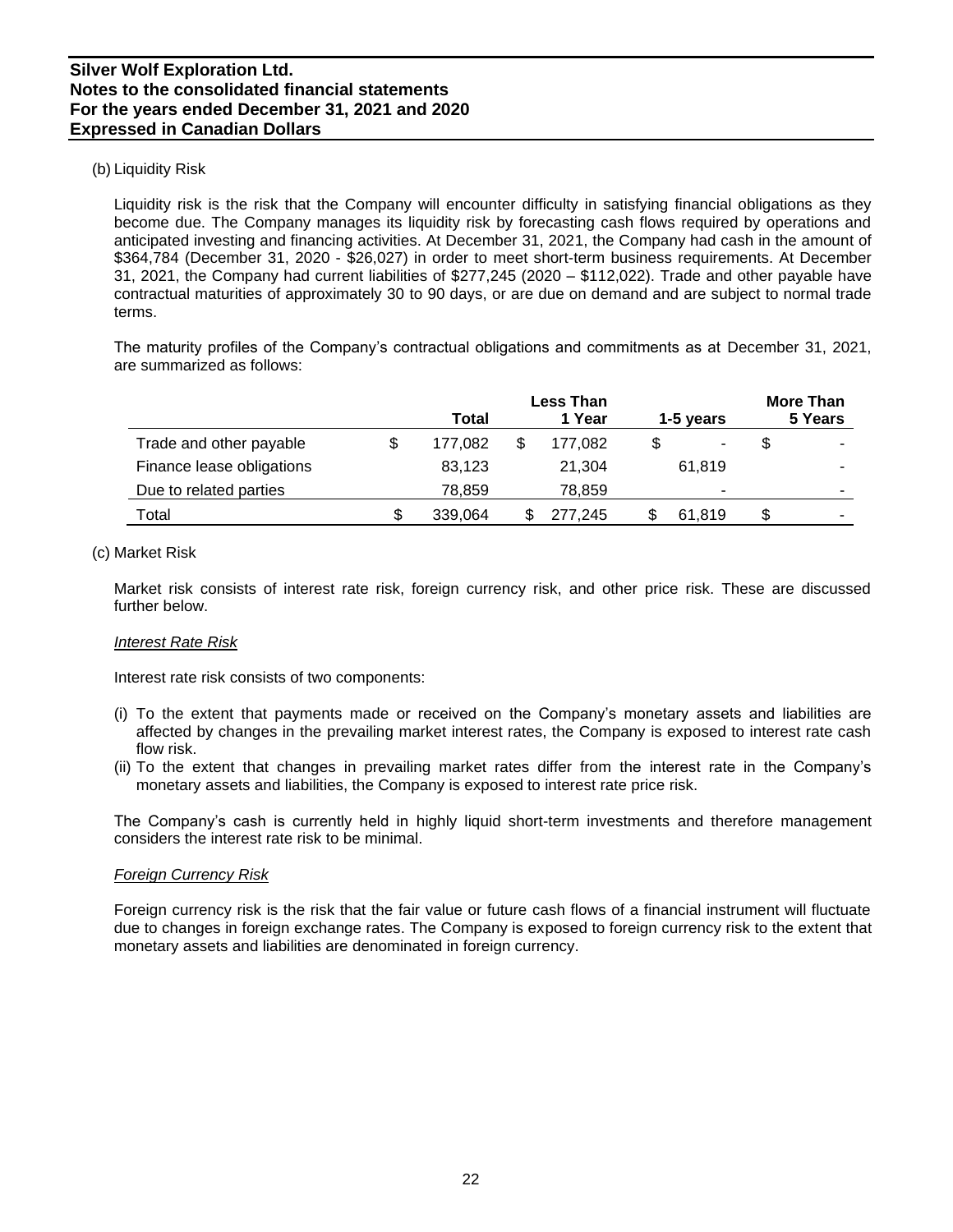The Company is exposed to foreign currency risk to the extent that the following monetary assets and liabilities are denominated in Mexican pesos and US dollars:

|                                                    | December 31, 2021 |            |                          | December 31, 2020 |     |  |  |
|----------------------------------------------------|-------------------|------------|--------------------------|-------------------|-----|--|--|
|                                                    |                   | <b>MXN</b> | USD                      | <b>MXN</b>        | USD |  |  |
| Cash and cash equivalents                          | \$                | 53,645     | \$50.220                 | \$                | \$  |  |  |
| Amounts receivable<br>Accounts payable and accrued |                   | 723,635    | $\overline{\phantom{0}}$ |                   |     |  |  |
| liabilities                                        |                   | (875, 942) | ۰                        |                   |     |  |  |
| Net exposure                                       |                   | (98, 661)  | 50,220                   |                   |     |  |  |
| Canadian dollar equivalent                         |                   | (6,018)    | \$(70,036)               |                   |     |  |  |

Based on the net Canadian dollar denominated asset and liability exposures as at December 31, 2021, a 10% fluctuation in the Canadian/Mexican and Canadian/US exchange rates would impact the Company's earnings for the year ended December 31, 2021 by approximately \$6,428 (2020 - \$Nil). The Company has not entered into any foreign currency contracts to mitigate this risk.

#### *Other Price Risk*

Other price risk is the risk that the fair value or future cash flows of a financial instrument will fluctuate due to changes in market prices, other than those arising from interest rate risk or foreign currency risk.

The Company is exposed to other price risk with respect to its investment in marketable securities, as they are carried at fair value based on quoted market prices.

(d) Classification of Financial instruments

IFRS 7 *'Financial Instruments: Disclosures'* establishes a fair value hierarchy that prioritizes the input to valuation techniques used to measure fair value as follows:

Level 1 – quoted prices (unadjusted) in active markets for identical assets or liabilities;

Level 2 – inputs other than quoted prices included in Level 1 that are observable for the asset or liability, either directly (i.e., as prices) or indirectly (i.e., derived from prices); and

Level 3 – inputs for the asset or liability that are not based on observable market data (unobservable inputs).

The following table sets forth the Company's financial assets measured at fair value on a recurring basis by level within the fair value hierarchy as at December 31, 2021:

|             |        | Level 1 |   | Level 2 |    | Level 3        |
|-------------|--------|---------|---|---------|----|----------------|
| Cash        | ጦ<br>J | 364,784 | Œ | -       | ъD | $\blacksquare$ |
| Investments |        | 47,500  |   | -       |    |                |
|             | w      | 412.284 |   |         |    |                |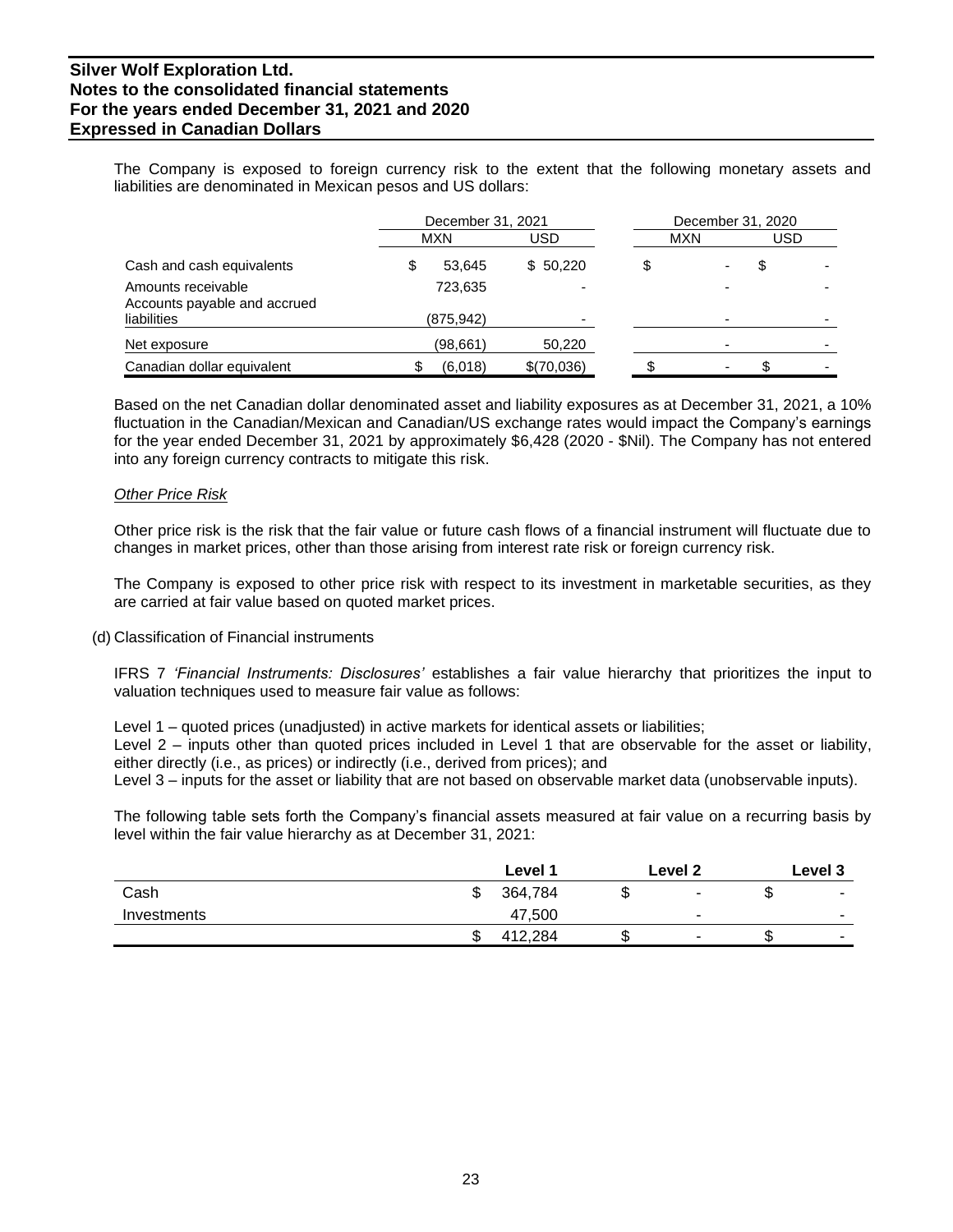# **13.CAPITAL MANAGEMENT**

The Company's objectives when managing capital are to safeguard the Company's ability to continue as a going concern in order to pursue the exploration and expansion of its properties and to maintain a flexible capital structure for its projects for the benefit of its stakeholders. In the management of capital, the Company considers equity, comprising of all issued share capital, accumulated deficit, and accumulated other comprehensive income, as well as its promissory notes payable and lease liability, as follows:

|                                            | December 31,  | December 31,  |  |  |
|--------------------------------------------|---------------|---------------|--|--|
|                                            | 2021          | 2020          |  |  |
| Equity                                     | \$<br>988,771 | 320,666       |  |  |
| Lease liability                            | 83.123        | 57,958        |  |  |
| Promissory notes issued to related parties | ۰             |               |  |  |
|                                            | 1,071,894     | 378,624<br>\$ |  |  |

The Company manages the capital structure and makes adjustments to it in light of changes in economic conditions and the risk characteristics of the underlying assets. To maintain or adjust the capital structure, the Company may attempt to issue new shares or adjust the amount of cash. Management reviews the capital structure on an ongoing basis and believes that this approach, given the relative size of the Company, is reasonable. At December 31, 2021, the Company is not subject to any externally imposed capital requirements.

# **14.INCOME TAXES**

The potential benefit of net operating loss carry forwards has not been recognized in the consolidated financial statements since the Company cannot be assured that it is probable that such benefit will be utilized in future years.

The components of the deferred tax asset, the statutory tax rate, the effective tax rate and the unrecognized deferred income tax asset are as follows:

|                                                       |    | 2021       |   | 2020      |
|-------------------------------------------------------|----|------------|---|-----------|
|                                                       |    |            |   |           |
| Loss before income taxes                              | \$ | (923, 646) | S | (253,729) |
| Corporate tax rate                                    |    | 27%        |   | 27%       |
| Expected tax recovery                                 |    | (249,000)  |   | (69,000)  |
|                                                       |    |            |   |           |
| Decrease resulting from:                              |    |            |   |           |
| Non-deductible items for tax purposes and other items |    | 69,000     |   | (17,000)  |
| Change in future tax rate                             |    |            |   |           |
| Change in unrecognized deferred income tax assets     |    | 180,000    |   | 86,000    |
| Deferred income tax expense (recovery)                | ጥ  |            |   |           |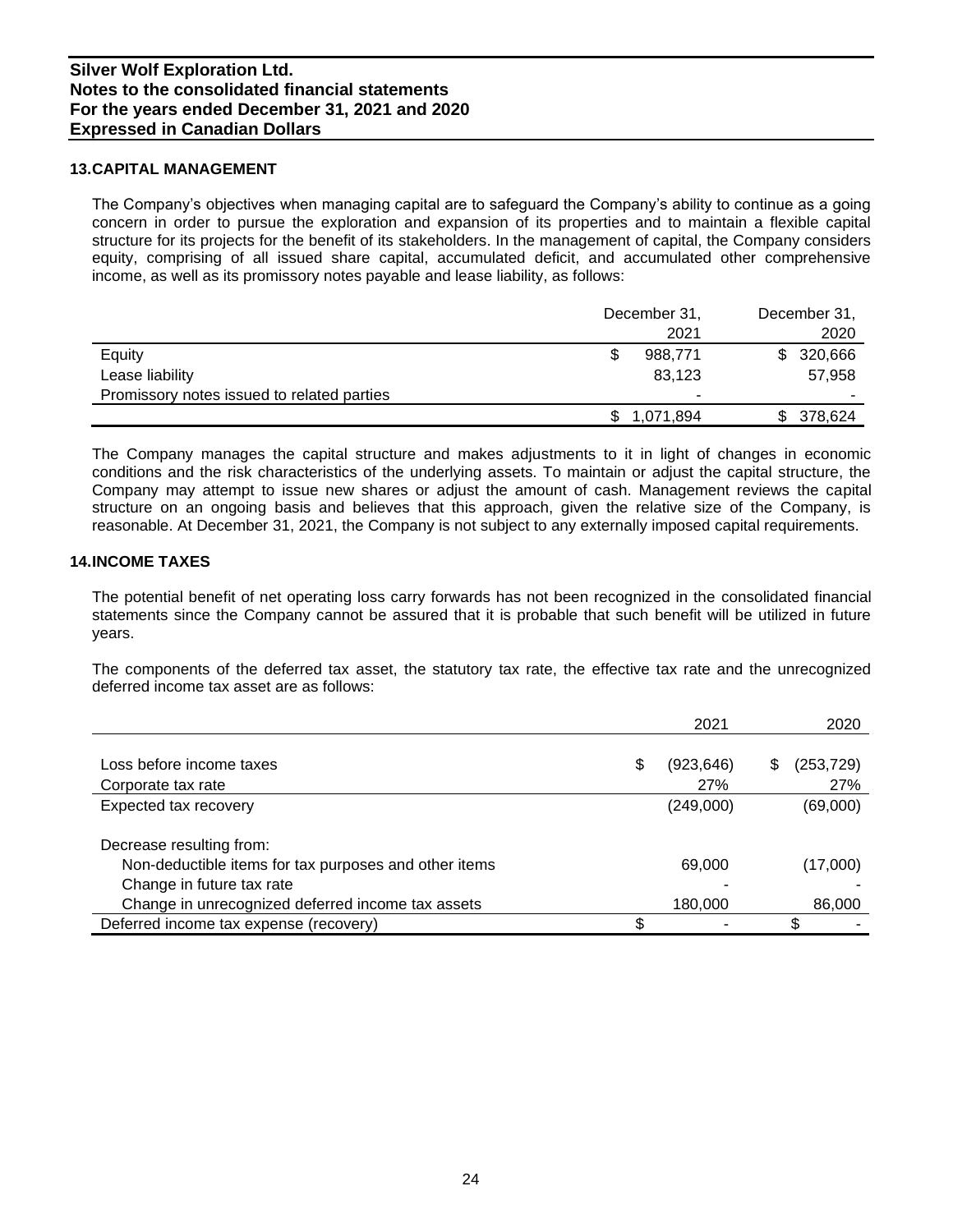The Company's tax-effected deferred income tax assets and liabilities are estimated as follows:

|                                                  | 2021         | 2020         |
|--------------------------------------------------|--------------|--------------|
| Unrecognized deferred income tax assets include: |              |              |
| Non-capital losses                               | S<br>575,000 | S<br>472,000 |
| Investments                                      | 73,000       | 69,000       |
| Exploration and evaluation assets                | 460,000      | 372,000      |
| Share issuance costs                             | 1.000        | 2,000        |
| Capital assets and other                         | (7,000)      | 7,000        |
|                                                  |              |              |
|                                                  | 1,102,000    | 922,000      |
| Unrecognized deferred income tax assets          | (1,102,000)  | (922,000)    |
|                                                  | \$           | \$           |

At December 31, 2021, the Company has non-capital losses of approximately \$2,044,000 (2020 - \$1,675,000) for Canadian income tax purposes which are available to reduce future taxable income. If not utilized, the losses expire through 2041 as follows:

|      | \$        |
|------|-----------|
| 2026 | 177,000   |
| 2027 | 126,000   |
| 2028 | 112,000   |
| 2029 | 147,000   |
| 2030 | 102,000   |
| 2031 | 118.000   |
| 2032 | 54,000    |
| 2033 | 70,000    |
| 2034 | 59,000    |
| 2035 | 70,000    |
| 2036 | 82,000    |
| 2037 | 188,000   |
| 2038 | 142,000   |
| 2039 | 132,000   |
| 2040 | 173,000   |
| 2041 | 364,000   |
|      | 2,044,000 |

As at December 31, 2021, the Company's U.S. subsidiary has U.S.-based non-capital tax losses of approximately US\$55,000 (2020 - US\$55,000) available to reduce future taxable income. These losses begin to expire in 2029.

In addition, the Company has accumulated Canadian Exploration Expenses, Canadian Development Expenses and Foreign Exploration and Development Expenses for income tax purposes of \$1,705,000 (2020 - \$1,670,000. The expenditures pools can be carried forward indefinitely to be applied against income of future years.